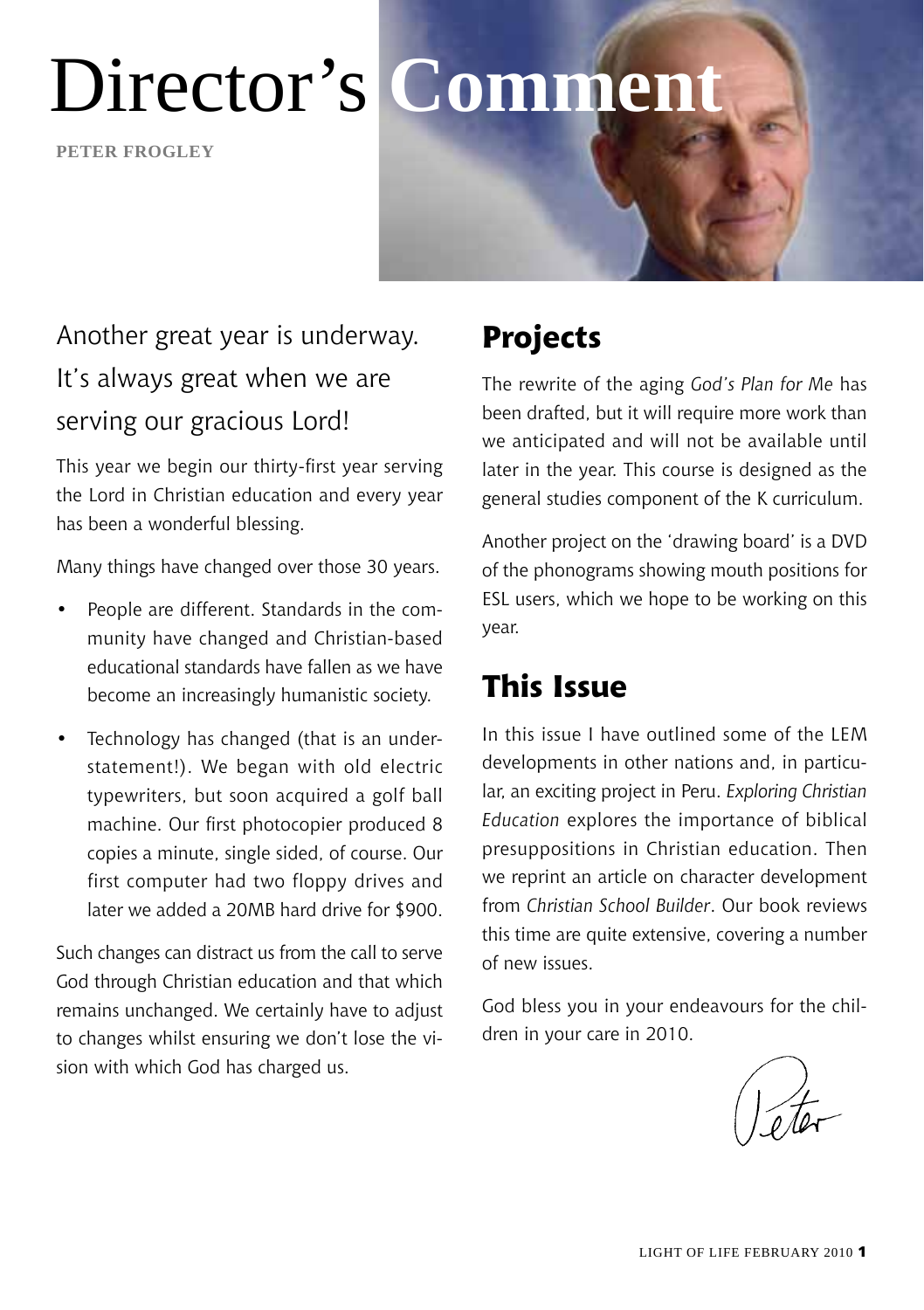



### **CHESS**

We announce our CHESS programme for 2010 and ask you make note of the dates. As we cater particularly to new home schoolers we ask that you would assist us by letting any new home educators in your aquaintance know about their nearest CHESS.

This year CHESS will be a simplified format from 10:00am to 4:30pm with one less session, to be less overwhelming in terms of content.

Phil and Carol Oster did a great job at the Sydney and Perth CHESS in 2009 and they will again be involved this year, at least in Sydney. Carol is my daughter and she and Phil have been home educating their five children for nearly a decade. They can provide a more practical, hands-on approach.

We are expecting Kingsley Educational to be joining us in Melbourne, Perth and Sydney this year.

Various local vendors may also display and sell wares and services at CHESS, by arrangement with LFM.

Home educators in regional areas are welcome to enquire about CHESS seminars or book displays in their areas, particularly if your area is on or near the route we take to a capital city.

#### DATES FOR CHESS 2010

|        | Adelaide Sat 22 May                      |
|--------|------------------------------------------|
|        | Melbourne Sat 19 June (note date change) |
| Perth  | Sat 11 September                         |
| Sydney | Sat 16 October (note date<br>change)     |

Book Display

Mildura Tues 1 June 2pm–5pm

### **See back cover for more details**

# **Papua New Guinea**

#### PORT MORESBY

Mesia and Iga Novau continue their work in Hula village (about 80km southeast of Port Moresby) as well as surrounding villages, and have helped several local churches establish Christian schools using LEM Phonics as the foundation for teaching English in their schools. Mesia has been making contact with a number of leaders as far-flung as Alotau, in Milne Bay, and the Western Highlands.

#### Western Highlands

Evelyn Garrard, along with registered instructor Lindy Bonham, presented modules one and two of the LEM Phonics Introductory Course in Mt Hagen in January 2010.

This was Evelyn's first trip to present LEM Phonics in PNG, although earlier in her life she spent eight years living and working there. Over 20 teachers enrolled for each week, making well over 40 teachers in total. Most were from Baptist schools in the Western Highlands area, but with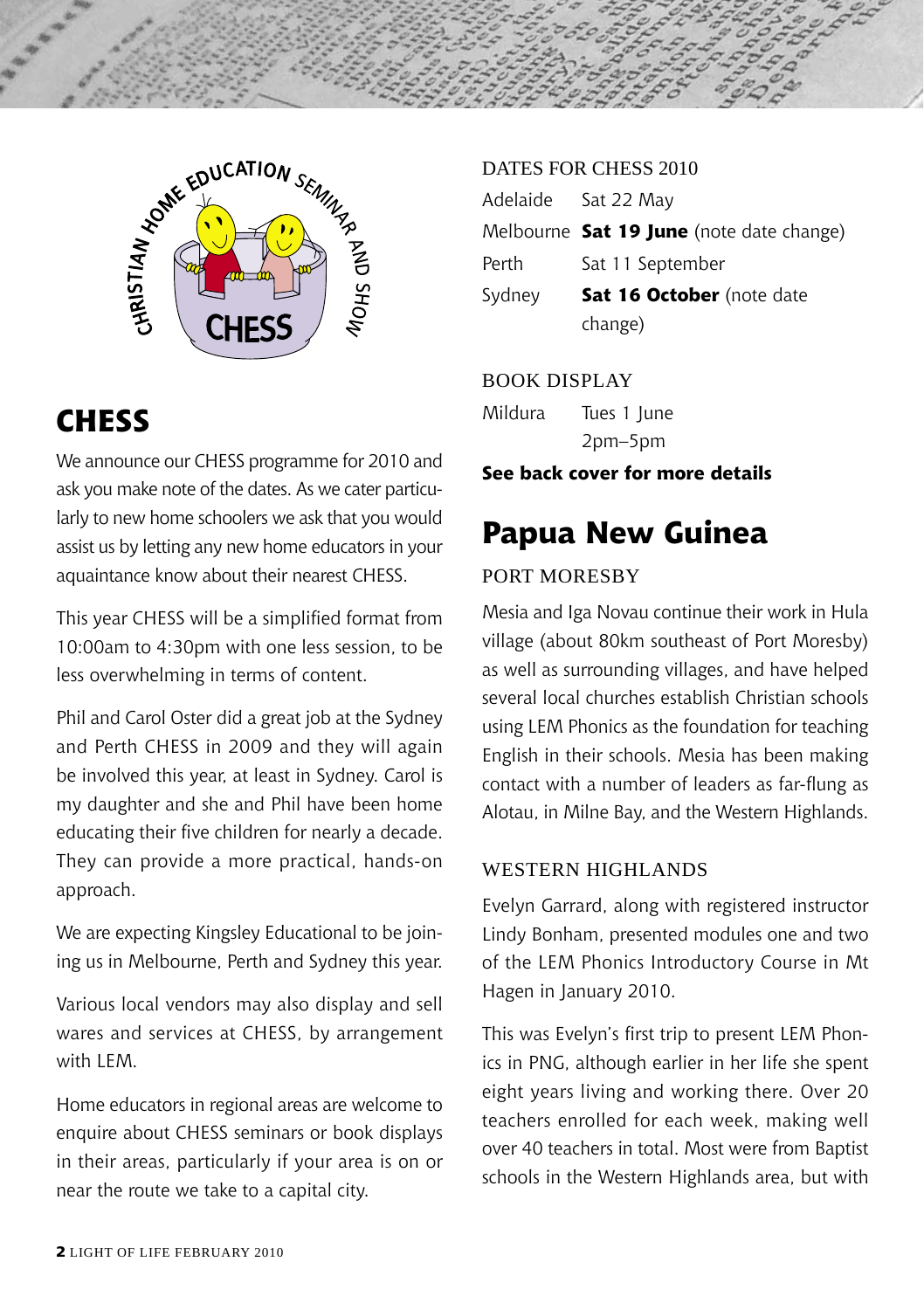

# **News**

the favourable reports circulating throughout PNG there are a number of other schools wanting to introduce LEM Phonics.

Peter Frogley conducted the first courses in LEM Phonics for the Baptist schools in the Highlands in May 2009 and the schools are thoroughly enjoying good success with the LEM Phonics program. With Evelyn and Lindy's recent seminars, teachers should be equipped to teach even more effectively.



*Introductory Phonics course in PNG, September 2009*

# **East Africa**

#### Uganda

Several Christian schools in Kampala (working under COME Uganda with Australians Frank and Michele Heyward) are achieving good success teaching LEM Phonics, considering they have access to very limited resources at this time. Peter Frogley conducted a one day seminar for the teachers in February 2009—half the day on LEM Phonics and the second half on Christian education. It was most encouraging to see the good grasp the teachers had of the elements of the LEM Phonics program.

#### **KENYA**

Home schooler Kay Symons is working to implement LEM Phonics in the local mission school. Peter Frogley was able to spend a couple of hours with Kay and the teachers in November and gave a brief overview of Christian education. Kay reported that one teacher said he understood for the first time the potential of Christian education and the real reason for having Christian schools.

### **Peru Report from Bob Relyea**

Peter and Kaye Frogley's visit to Peru in October 2009 came and went all too quickly! We are always encouraged by Peter's visits, this being his fifth visit since LEM Australia began a visible presence in Peru in August 2004. But this time we were treated by having Kaye accompany her husband to our shores, and we enjoyed having her here with us. She flowed into the scene very well, even in Campfire games (in Spanish!) during the retreat we organised for our growing LEM/ Antorcha Peru team. (Antorcha is the Peruvian name for LEM). Peter was the guest speaker at the retreat and he presented three messages, all vital to the growth of Christian Education.



*Peter and Kaye Frogley with the Antorcha team*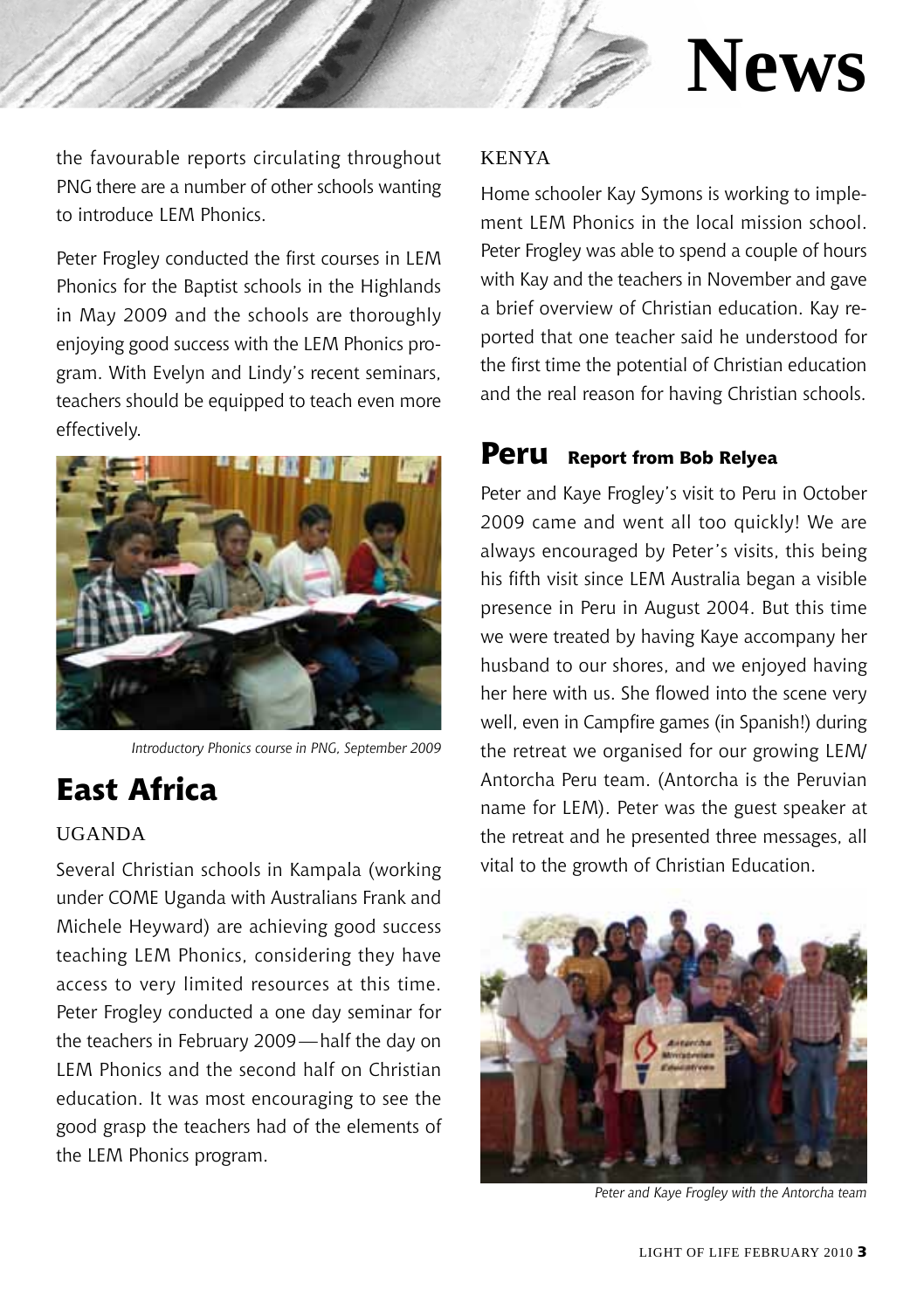

Following the Frogleys' visit to Chiclayo for the retreat, we had a brief interval and then caught up with them again, this time in Lima where we joined to give a couple of mini-conferences to the dear folk of one of the Lima churches. Later in the week we participated in a full-day education conference in a nice 5-star hotel, where Peter was the principal speaker.

Apart from the visit from the Frogleys, we finished 2009 on a high note. The monthly training workshops that we commenced proved to be popular and successful in initiating the training of prospective LEM/Antorcha team members in the principles of Christian education and Creation science. Our dreams of many years are starting to come to fruition! These monthly training sessions will be amplified during 2010 and will involve the participation of our Peruvian counterparts.

#### Ministry Centre Needed

In Peru, organisations have to have an official 'seat'. We are praying for funds to set up LEM/ Antorcha so that our Peruvian colleagues will be able to continue, independent of foreign funds, when our time in Peru is over. Two things need to be accomplished for this to happen:

1. The establishment of a fully equipped 'Ministry Centre', which will double as the 'seat' for Antorcha. To my knowledge, there is no multimedia Christian Education and Creation Science resource centre of this nature in all of Chiclayo, a city of 530,000 people (the third largest in Peru, located in the north of the country). It would be a very valuable tool for training the locals, forming a team of educators, and for spreading the Gospel of Jesus.



*Proposed site of the Antorcha ministry centre (second floor to be added to existing building)*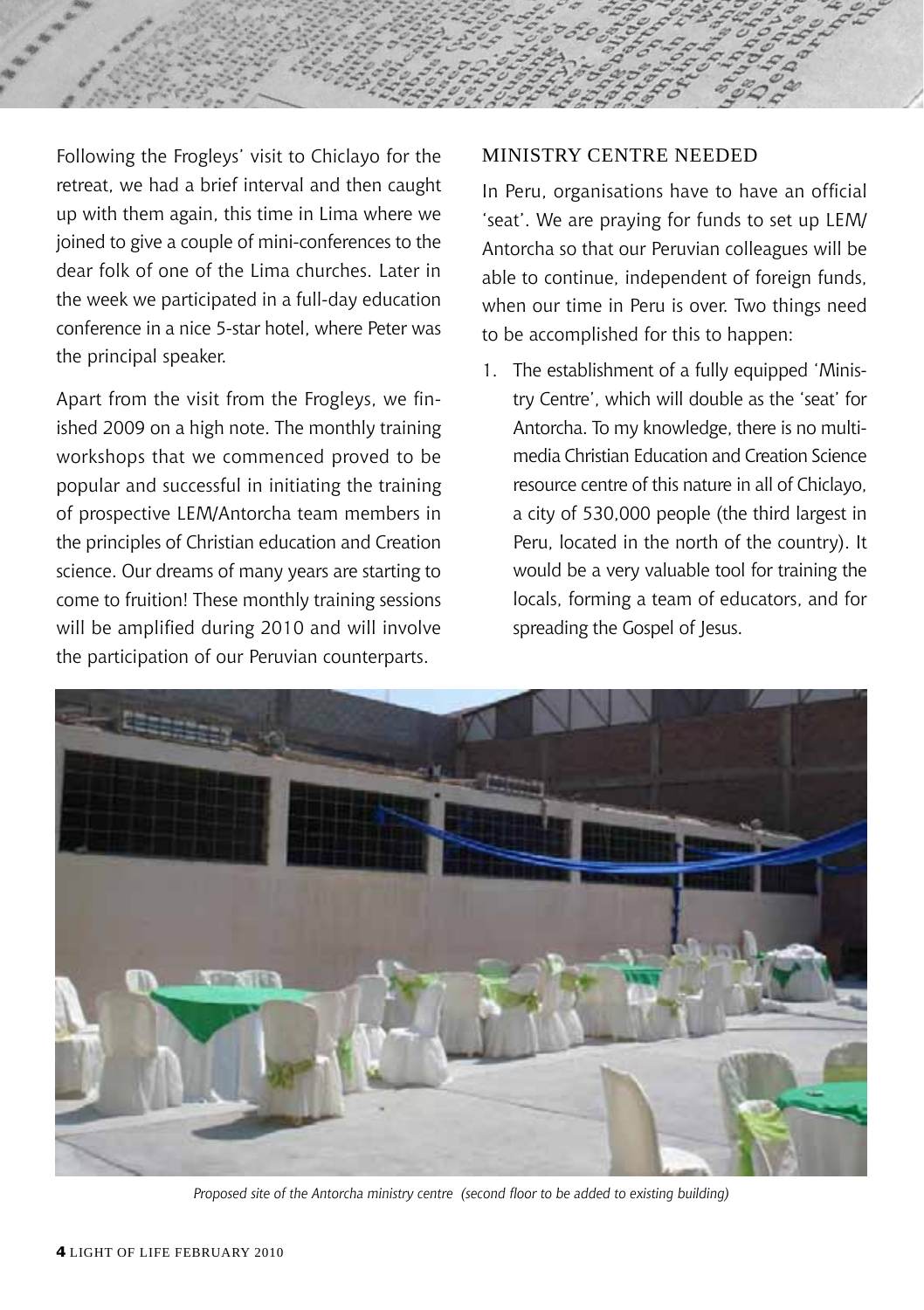

We estimate the cost to be \$33,000AUD to establish and fully equip a centre. Please pray with us that this centre comes to fruition. We would like to start construction this year.

2. Provide a way that Antorcha can have a constant source of (local) income to cover ministerial costs. There are several possibilities and we ask that you pray for us that we may know the Lord's mind in this matter and to have the funds provided to accomplish the task.

Finally, we come to the area of resource materials. We are in the middle of translating some valuable creationist materials into Spanish and we need the Lord's wisdom in this.

Additionally, this year, several of the Antorcha team members will be working on biblicallybased curriculum outlines for use in Christian schools, and our authority for doing so not only comes from God's Word, but also on an 'elastic clause' provision in the Peruvian government curriculum guidelines. This will ensure that the materials can be used with government sanction in any educational setting. Your prayers on our behalf would be appreciated.

If you are able to contribute, donations can be made through LEM Canberra at **asklem@lem. com.au**

On behalf of Antorcha, Peru, we would like to thank all of you for praying and supporting the ministry. It cannot help but to reap dividends in eternity.

# **Email communications**

Whilst we have been operating our website with online ordering for some years, we have not developed our email capacity.

We are presently working to build email address lists of customers and friends so that we can communicate with you quickly, efficiently and economically. We will be making contact with you to seek your permission to include you on our emailing list so that we can more easily and economically keep you informed.

We are beginning to send *Light of Life* via email and plan to gradually reduce the number of hard copies we send out. Our plan is to send *Light of Life* to all on our email list. You would receive *Light of Life* as well as news and special offers we have from time to time.

Please take time to send a message to be included on our email list to **asklem@lem.com.au**

# **Overseas English Teachers**

One of the great needs in China, India, PNG and other non–English speaking nations is for native English speakers who can instruct

in the LEM Phonics programme. We would be pleased to hear from anyone who feels a call to teach and be trained in LEM Phonics to be able to serve the Lord in one of these nations.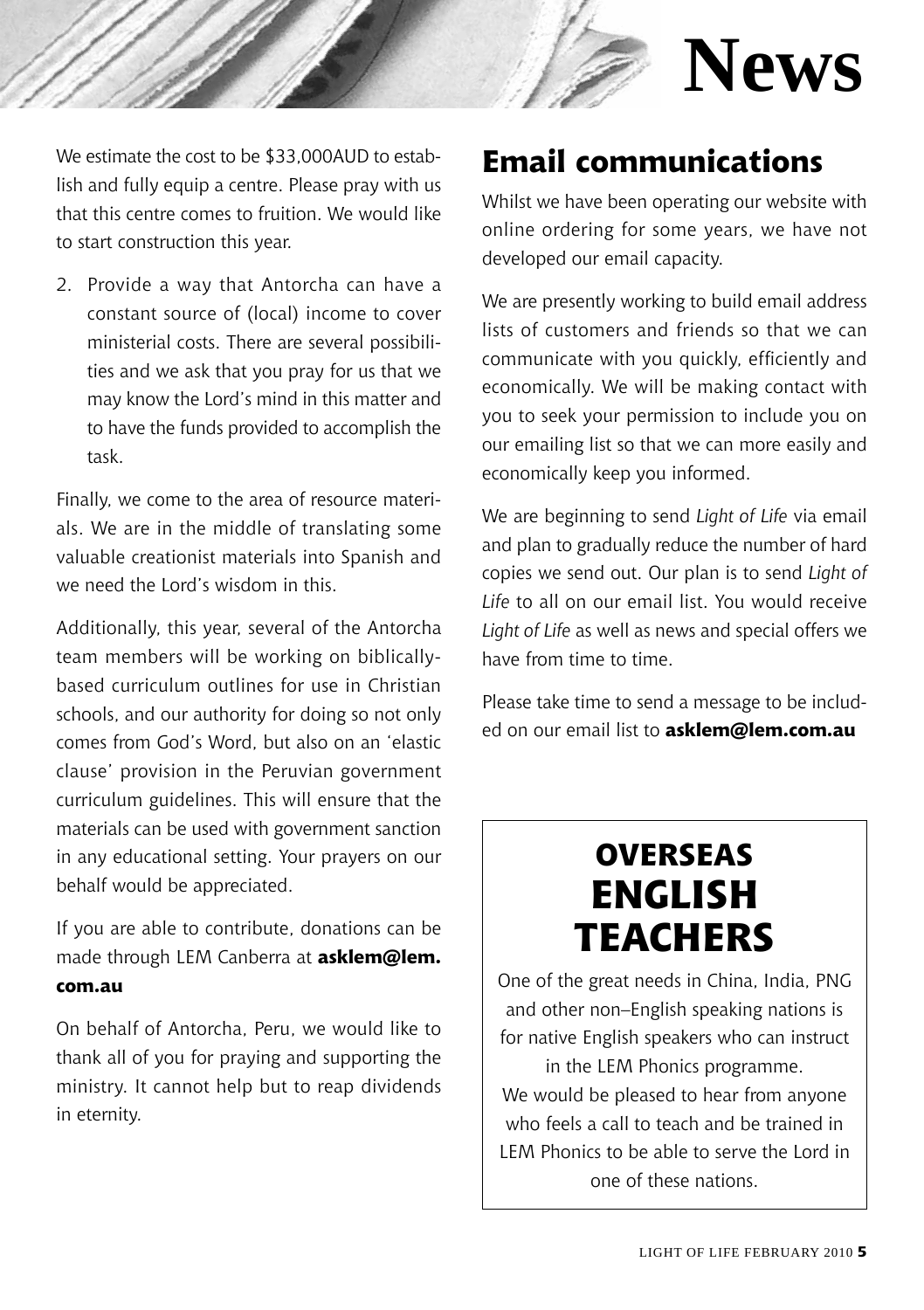# Exploring **Christian**

# **75 Educational**

Education, like every other aspect of life, is built on our presuppositions.

Whether we realise it or not we all operate from presuppositions—the values we hold which direct our mind's thinking processes leading it to conclusions and thus decisions. Christians have quite different values to non-Christians so it is important for us to understand that biblicallybased presuppositional thinking is fundamental to Christian education.

The great need is for Christians to develop a Christian education founded in biblical presuppositional thinking. If Christian education is going to have any significant and lasting impact on the lives of students and indeed on our nation then Christian educators must work on their presuppositions. That is a huge task as it begins with presupposing that the Christian faith is central to all things. Thus Christ and His Kingdom must be the focus of all our thinking about the disciplines we are going to teach.

# **presuppositions PETER FROGLEY Education**

# **Think beginning with God**

Having biblical presuppositions is learning to think beginning with God alone. If we believe the Bible to be the inerrant Word of God then the priority reference point is the Bible. This reference point coupled with the sovereignty of God provides us with an appropriate starting point. It is very good to read and study the Bible, but if we have not self-consciously developed biblical Christian presuppositional thinking we will of necessity interpret the Bible from our human perspective, rather than from God's. It is this factor that has given rise to humanistic thinking in Christian circles which is perhaps the greatest issue in Christian schools and churches.

The Christian who practices biblical presuppositional thinking is developing the capacity to read and interpret the Bible from God's perspective. Basically they are recognising that God is sovereign! That is why Peter writes:

Knowing this first, that no prophecy of the Scripture came into being of its own private interpretation. For prophecy was not borne at any time by the will of man, but holy men of God spoke being borne along by the Holy Spirit.

*2 Peter 1:20–21*

The Bible is not for the private interpretation of man, but for interpretation by the Holy Spirit. As we submit to Him we are trained to think presuppositionally.

# **Presuppositional basics**

Foundationally the Biblical Christian presupposes:

That God is God—that He is sovereign and Lord of all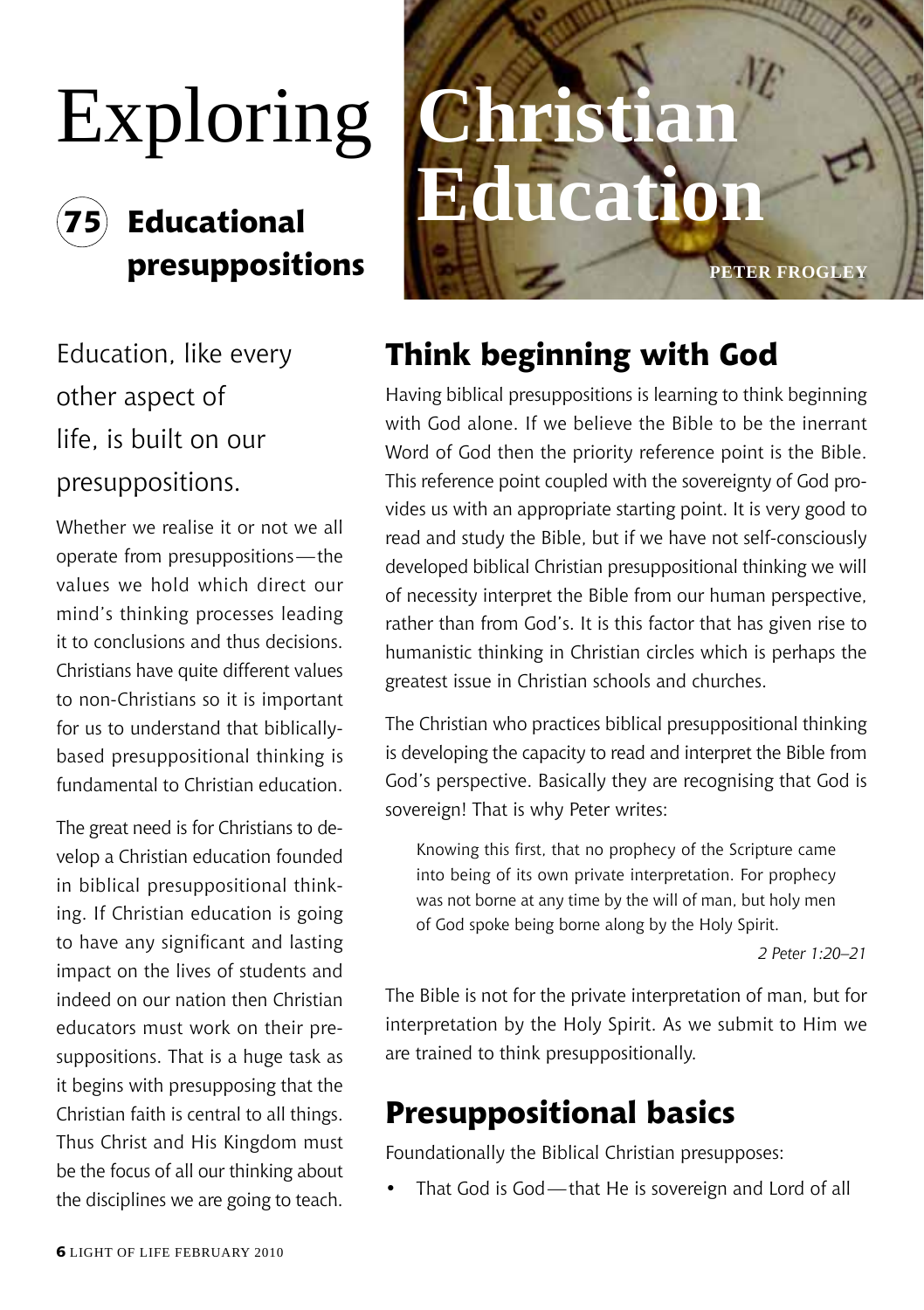- That He created all that exists
- That the Bible is God's revelation of Himself to us and is inerrant
- That the ideas we think of have consequences and those consequences ultimately produce our actions.

It is difficult to find anyone whose default position is not presuppositionally humanistic as a result of their training. It follows then that if we don't understand the presuppositional thinking that undergirds our actions we will continue on our default of humanistic understanding.

The concern then is that it is highly probable that

much that is called Christian education is not presuppositionally based in God and the Bible. The fruit of such education will not be representative of Christ and His Kingdom. If this is true then it is imperative that all of us involved in Christian education need to deliberately undergo a crash course is biblical world view, for if we don't, Christian education (so called) will be no more than a warmed-over state program with perhaps a few Bible verses attached.

# **Humanistic training**

The vast majority of us have been trained in homes, churches and schools where the ways and standards of Christ are not central. In place of the centrality and lordship of Christ we have placed man and his aspirations. This is a humanistic presuppositionalism.

Christian education will be no more than a **warmed-over state program** with a few Bible verses attached

In many homes, parents have been persuaded to train their children through the principles and practices of psychology. Children have been taught they have their 'rights' and we are to help them become independent adults who make their own decisions, not those foisted upon them by religious bigots.

> In too many churches we learn Jesus came to make us happy, to provide eternal security and to make us prosperous—not that we are sinners who have offended a holy God, and whose only hope is through repentance and a new life in Christ.

> In the schools we have embraced child-centred education that of necessity focuses on man (or child

in this case) rather than on the teaching that we are to be obedient to Someone who knows better than we do, that is, God. And that children are to honour and obey their parents.

In a brief simplistic way I have tried to outline the problems we face in society today. These are, however, theoretical principles. Whilst our understanding of such things is vitally important, we must also be able to make application to life for these principles to be relevant to our children's education.

# **Running a home**

The home is the fundamental educational institution. The family is God's idea. God has a plan for family which He presents to us in His Word. His plan is not a suggestion but it represents God's expectations of us as parents.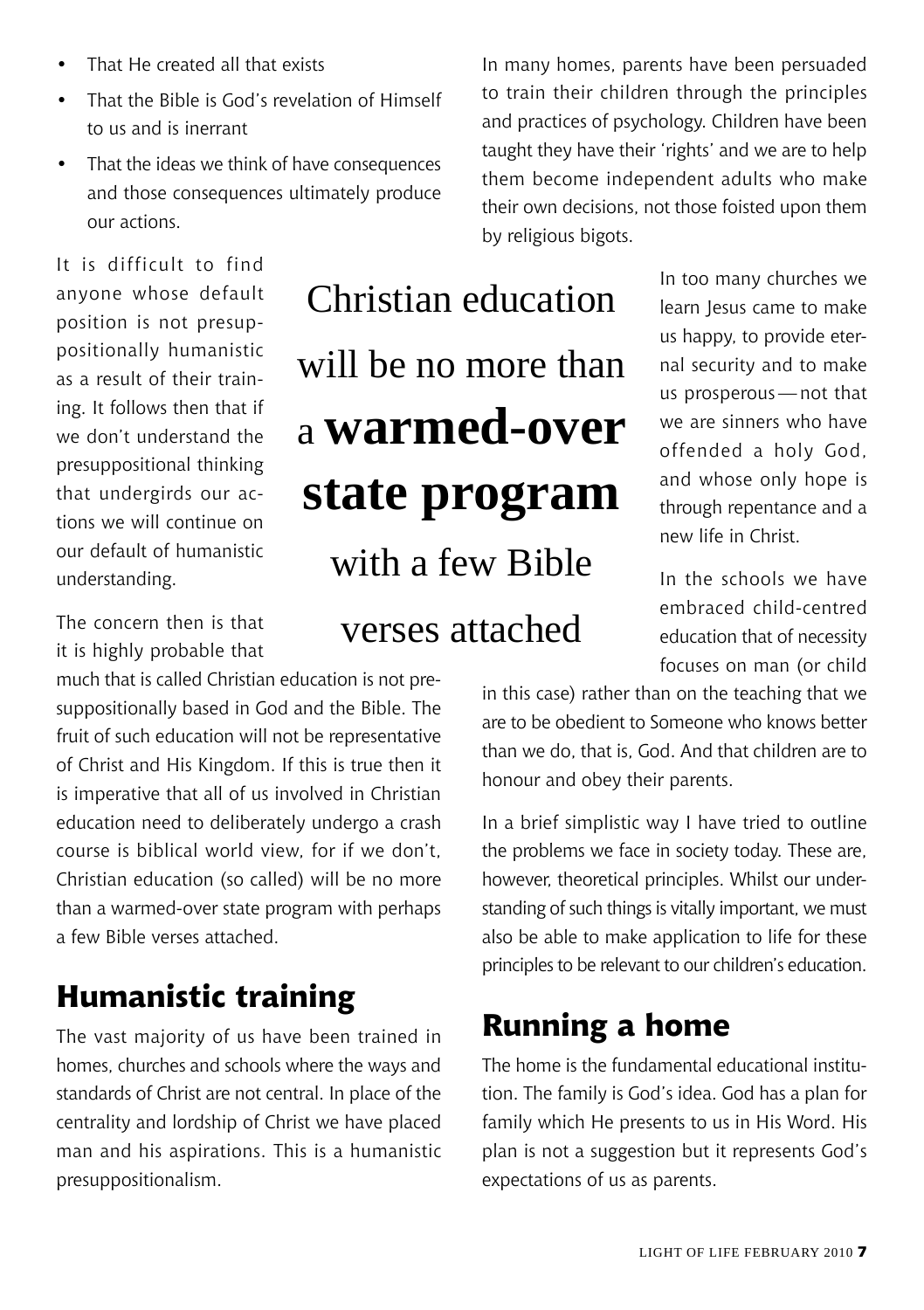The family is a covenantal institution created by God, mainly for the propagation of the species. Parents are to build their lives together as one (Genesis 2:24), demonstrating the character of God as He presents it to us in the Trinity — in unity, submission and obedience. As children come to the family, they too are part of the covenant. They are to fill the earth for the glory of God. Thus our task as parents is to train chil-

dren to serve God and His Kingdom for the glory of the Son, who is King and Ruler of all that exists. The child's happiness, sense of worth and fulfillment are the *fruit* of bringing glory to the Son—they are not the *goal* of education.

Humanism is limited to man and thus will emphasise those things relating to man, or in this case child. Humanism does

things well, however it ignores God, and thus what it does well produces bad fruit. By that I mean human beings are important only in terms of relationship with God.

In our child training we look to the scriptures which teach us to train our children in the nurture and admonition of the Lord. They teach us that obedience is primary, not the pleasing of our own feelings. The child that pleases God is the obedient child.

# **Running a school**

This is not a point to endorse schooling, nor to endorse in any way the notion of 'unschooling'. Whatever one may think, schools are here to stay and thus I address some of the issues as I see them.

in place of the centrality and lordship of **Christ** we have placed **man** and his

aspirations

Whilst I do not see the school as an institution established by God—in the way He established the family, the church and the state—it is still an important entity. Some say it is an extension of the home, others an extension of the Church.

Whatever is true, it is an institution to assist familes in training their children to serve the Lord. As such it should bear similarities to the

> home. It should function on the same standards (with obedience the key end) and aim to produce the same fruit. A Christian education is much more than being equipped for a job—it is about living from biblical presuppositions.

# **Teaching subjects**

Every subject (or dis-

cipline) needs to be taught from its biblical presuppositions. Disciplines are not self-existent. Every one has been created by God and functions under the authority of Jesus Christ the creator and maintainer of each discipline, that each might bring glory to Him through serving His purposes on the earth.

If we have studied any discipline without Christ (i.e. without due consideration of its divine origins), we have studied without foundation and must of necessity arrive at man's perspective. What then can we do with such knowledge that would in any way be pleasing to God? As we consider some of the disciplines, let us allow the Lord to open our understanding and be enriched.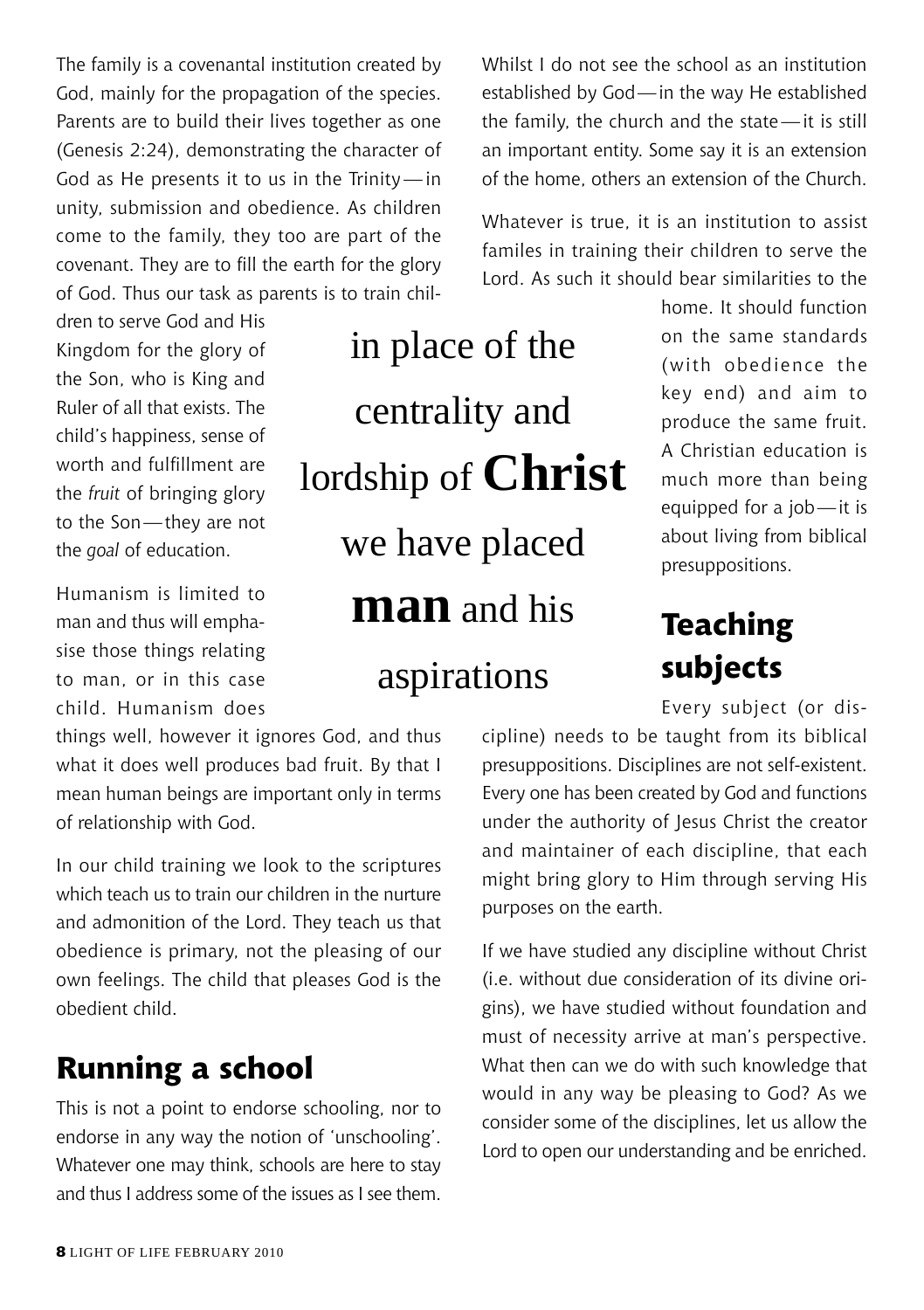#### **MATHS**

Man, without God, believes he has created mathematical principles, not realising he is studying the language that describes the function of God's

creation. Maths for him can only ever be a truncated version of the real discipline. Maths is found everywhere in God's creation and a biblical presuppositional teacher will teach maths from God's creation.

# if there is **no God** to create and plan the events of time then **all is a chaos**

### perception of science. Rather than bringing glory to God it glorifies man and his cleverness. The biblical Christian understands that they are presenting God's creation and sees God's creative genius in all they teach. In addition, they ask God why He has cre-

ated as He has and what

#### **HISTORY**

In history we study what man, the evolutionary animal, has done. Without God, life and the history of man is meaningless; and so our inevitable conclusion must be that history is irrelevant. Consequently there is no point in studying history. If there is no God to create and plan the events of time then all is a chaos, a huge accident, and there can be no purpose for history. That, of necessity, is what we are taught in humanistic institutions, even if only implicitly!

Christian presuppositions lead us to believe that in studying history we are growing in understanding of the providential hand of God in the affairs of man. That means that history is a most important discipline as it instructs us how God treats men on the basis of their behaviour and His sovereign purposes.

He would want man to do with the knowledge entrusted to him.

### **The conclusion**

Without biblical presuppositions we can at best present but a shadow of God's intent. That is not good enough—our children deserve to be taught in a manner and with an understanding that will draw them to a love and appreciation for the great God we serve. Humanistic teaching can serve only to enhance godless rebellion and antagonism against a loving and gracious God. The fruits of such teaching are all around us.

Without biblical presuppositions there can be no effective Christian education. As parents and teachers we must learn to think God's thoughts after Him.

#### **SCIENCE**

In science we study God's creation, yet humanistic man believes the creation is a random entity—an accident, which creates a distorted

Light of Life February 2010 9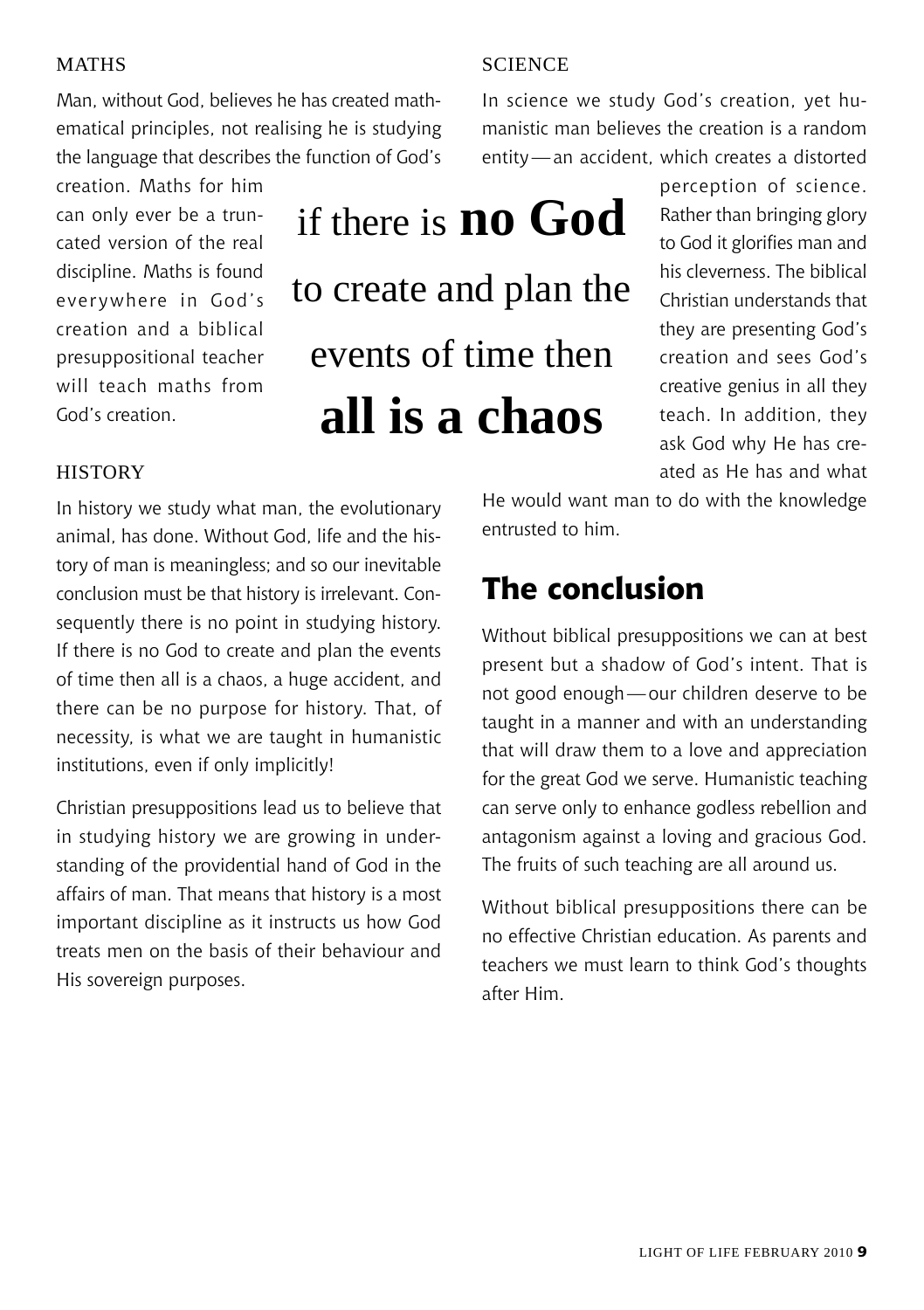# **Character** Development

**by Luke Martin**

# The word *character* does not appear in the Bible.

However, the words *integrity* (in the Old Testament) and *virtue* (in the New Testament) have the same basic meaning. 'The integrity of the upright shall guide them: but the perverseness of transgressors shall destroy them' (Proverbs 11:3).

*Integrity* simply implies an upright life, being the same all the way through, and the ability to control oneself in a time of crisis. Good character has been defined as the ability to recognise what is right, kind, decent, wise, and loving in every situation; having the desire to be virtuous and acting consistently in accordance with this knowledge and desire.

Character is the prevailing nature of a person. It involves moral strength or weakness. The special ways in which a person feels, thinks, or acts, whether they be good or bad, make up their character. Good character therefore is the expression of moral firmness and self-control.

Proper character development is important to ensure a good foundation for congenial relationships in the home. Good character provides a safeguard that helps a child cope with peer pressure. It is youth with sound character who come through the crisis experiences of life successfully. This is especially true when their lives are subjected to the control of the Holy Spirit.

Parents bear the primary responsibility for the development of proper character. Good character does not develop spontaneously. Children have to be taught what is right and then be required to do it consistently.

When we really get serious about building character into the lives of our children, we may need to go through a school of rehabilitation ourselves. Why? Because the deficiencies we see in our children probably reflect our own. Some parents are blind to their children's character deficiencies because they are blind to their own. Within a church body of faithful believers, such a situation will be less likely to develop if parents are open to the counsel and observation of others.

Let us consider several specific character traits.

#### **OBEDIENCE**

True obedience entails doing what an authority figure asks us to do. It means doing it immediately, respectfully, joyfully, and completely. It is the opposite of doing our own thing.

Obedience requires the submission of the child's will to those who are in charge. The child must be taught this submission through the process of love and law. Because a child's will is set to do their own thing, they must be taught very early the meaning of the little word *no*. To learn this, they will of necessity experience pain and correction. Disobedience should always be understood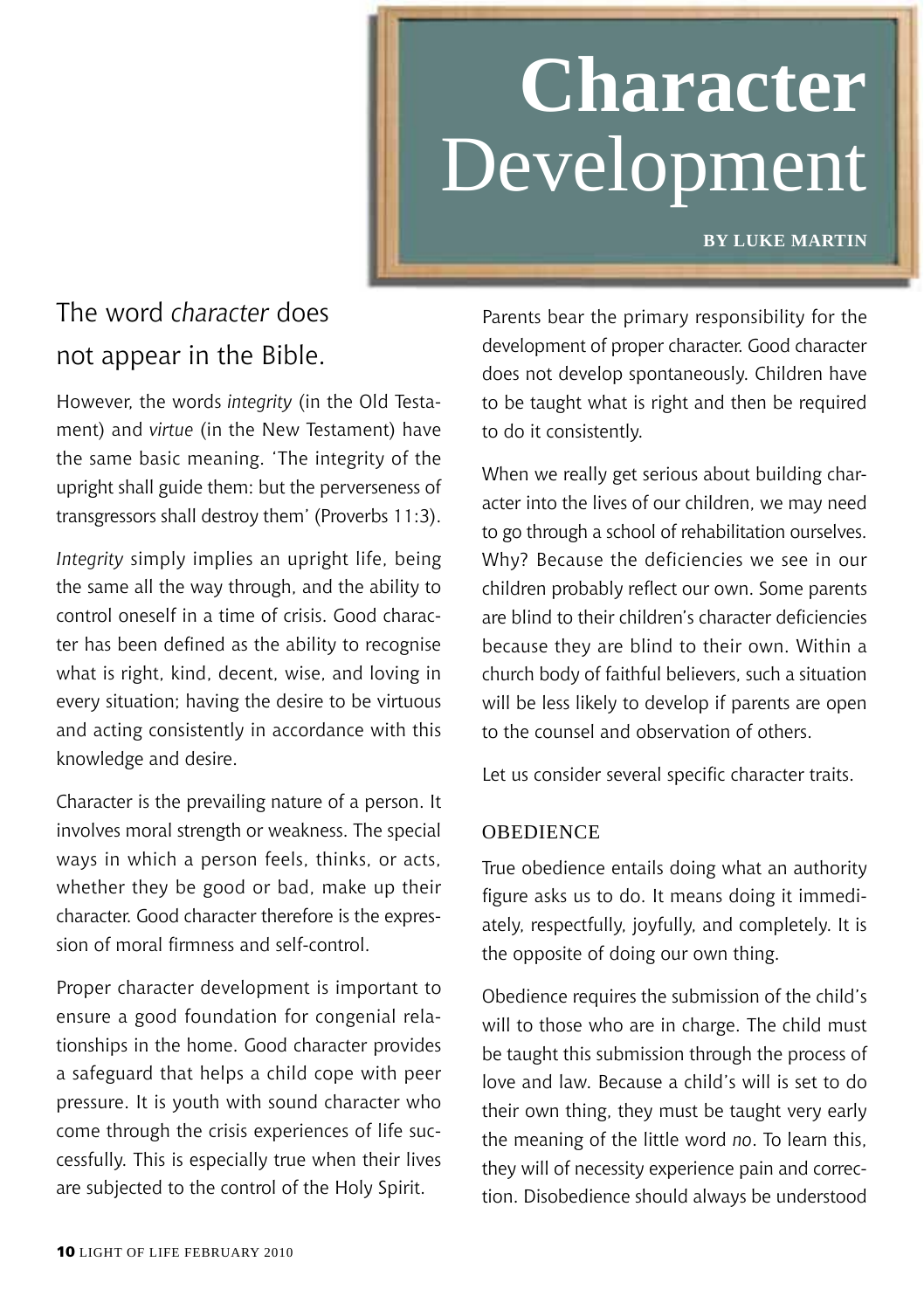to equal pain, suffering, and regret. Of course, the opposite will also be true: obedience brings happiness, approval, and satisfaction.

Obedience should have top priority in the parents' scale of values. No one can experience salvation apart from obedience. It is God who commands us to obey Him first of all. He also commands that we obey those to whom He has delegated authority, such as government officials, church leaders, and the boss on the job. Obedience is essential if a child is to attain their highest usefulness in God's kingdom.

Obedience helps children to see love behind authority. As long as children are allowed to challenge authority, they will see only what the authority is denying or requiring. Both they and the parents will be unhappy. Once children are taught to submit their will promptly, they will be able to come to rest in their spirit and to respect discipline. They then will be able to enjoy the protection and security that come from being under authority.

To teach obedience effectively, the parents should seriously consider their own obedience. Does the child see you bowing before the authority of heaven as you face your responsibilities? Do they see you going to the Word of God for direction? Do you consistently obey those who are called to shepherd the flock of God? Expecting wholehearted obedience from the child is futile if our own obedience is in question.

Teaching obedience requires that the parent be reasonable. They can require only what is within the child's understanding and ability to comprehend and perform. What is required must not go beyond safe boundary lines, so that the child can come to realize that his parents have their best interests in mind.

Consistency in this process, coupled with daily communication, will rivet indelible impressions

and establish a mutual relationship between parent and child.

#### Reverence and Respect

Reverence is a deep respect for God, for others, and for oneself. The little child should be taught very early to think of God with esteem because He is the highest authority. As the child's understanding continues to mature, this esteem should develop into a wonder mixed with love and fear. A proper reverence for God will also produce respect for those to whom God has delegated responsibility to teach knowledge and wisdom. Those authorities are you as the parents, the Sunday and day school teachers, the pastor, the employer, civil officers, and anyone else who is commissioned to maintain order.

Children who are not taught to respect others usually develop little regard for themselves or their peers. They will not care for their own appearance, dress, or speech. Besides manifesting unkindness and discourtesy for others, such children often fall into abuse of their own bodies and persons.

Lack of respect for others causes real problems for the teacher when the child starts school. Disrespect lies at the heart of many of the academic difficulties children experience. This is explained in the proverb 'The fear of the LORD is the beginning of knowledge: but fools despise wisdom and instruction' (Proverbs 1:7).

Respect should be given to the property of other people as well as to their persons. All property is owned by someone whom God has made. When children are allowed to abuse or destroy another's property, they to some extent destroy the owner's well–being and rob God by doing so.

By their attitudes and behavior, parents very early convey a sense of reverence or the lack of it.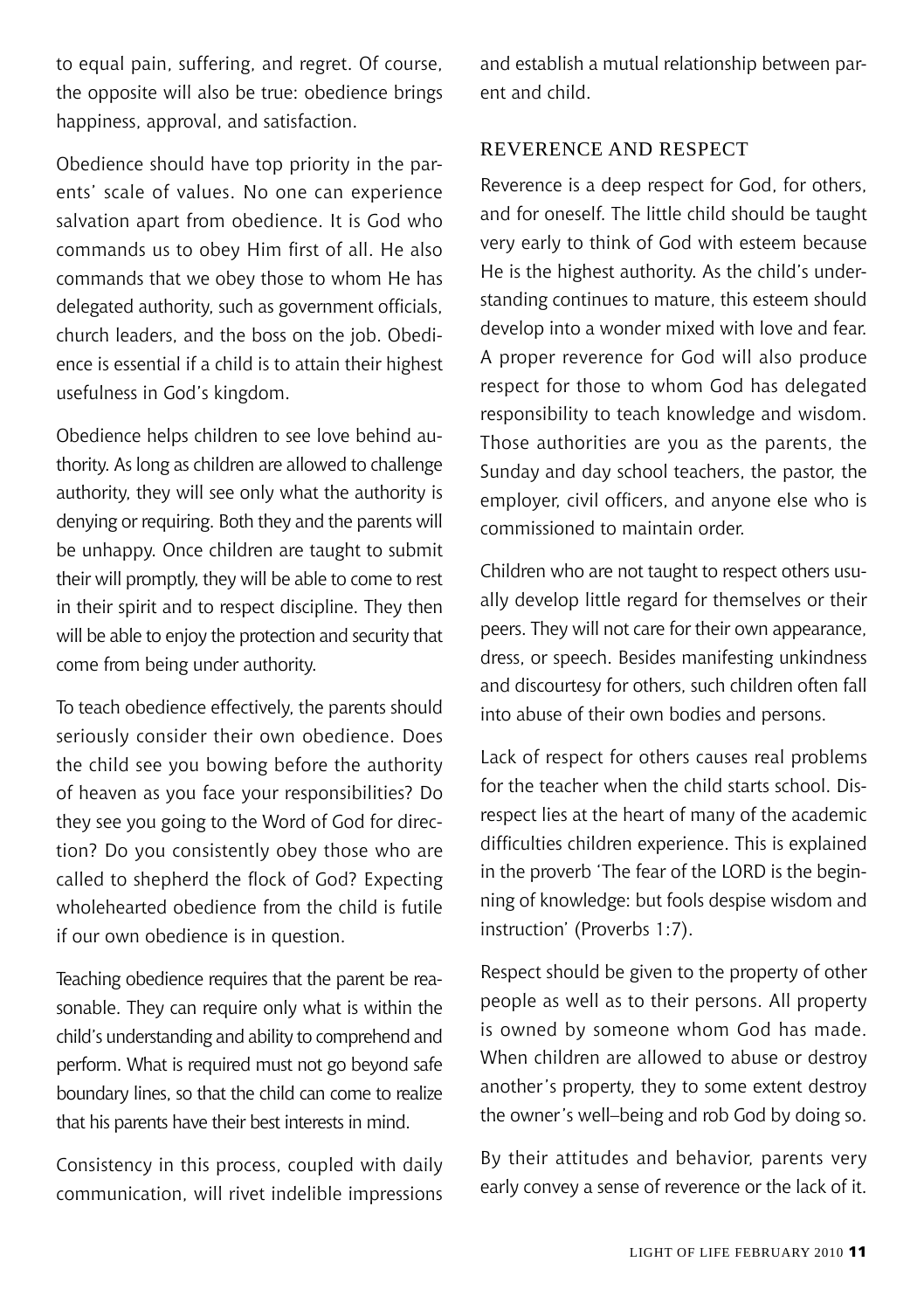Parents who lose their tempers, raise their voices, or holler and scream at their children place those children at a tremendous disadvantage. Unless a sincere apology is made when this happens and an effort is made to relate honorably, permanent damage will be done to the child's spirit. In contrast, parents who demonstrate appreciation for each other and for others—their inlaws, pastors,

teachers, employers, and neighbors — plant seeds of proper respect in the child's frame of reference.

Parents should strictly forbid teasing, belittling people, jesting, and gossiping. The saying 'If you can't speak well of a person, you should not speak at all' is worth practicing.

Conversely, the use of honorary titles, such as *brother* and *sister*, *aunt* and *uncle*, and *sir* and *madam*, will establish a sense of relationship that enhances appreciation for authority.

#### **FORGIVENESS**

Teaching your child about forgiveness is essential to sound character development. Forgiveness is the voluntary choice to pardon, excuse, and forget others' wrongs against us. It is the full, heartfelt release of any bitterness or resentment aroused against someone who trespassed against us. It requires relinquishing every desire to get even or to return the hurt.

Forgiveness also involves confession and restitution on the part of the individual who hurts and offends another. The child must learn not only to forgive others, but also to seek forgiveness by making confession, apology, and restitution when he wrongs them.

every child should be privileged to hear their parents say **'I'm sorry'**

Unforgiving attitudes are the cause of many home relationship problems. Parents who fail to deal redemptively with their child's disobedience by correction and forgiveness immediately place a wall between themselves and their child. Guilt and negative attitudes that are not brought out into the open, cleared up, and forgiven will fester like hidden sores and will continue to erupt and

worsen with time.

Children must be taught and shown by parental example that confessing wrongdoing is honorable and right. Every child should be privileged to hear their father and mother say, 'I'm sorry.' Children must also witness the peace that forgiveness

brings when pardon is expressed and the matter forever closed and forgotten. To dig up the past or to rehearse offenses that have been properly cleared does a terrible injustice to any child.

The child who cannot feel forgiveness will not learn to forgive others either. Thus begins a course of life that will lead to many strained and broken relationships. Children run away from home, marriage partners divorce, youth turn to rock music and drugs, all in efforts to escape the condemnation that comes from guilt that is not cleared and forgiven.

The Lord Jesus set the example for forgiveness. When hanging and suffering on the cruel cross, He looked down in pity upon His persecutors and said, 'Father, forgive them; for they know not what they do'. We who have received forgiveness from God will forfeit that forgiveness if from our hearts we do not forgive our brothers their trespasses (Matthew 18:35). Children need the assurance of their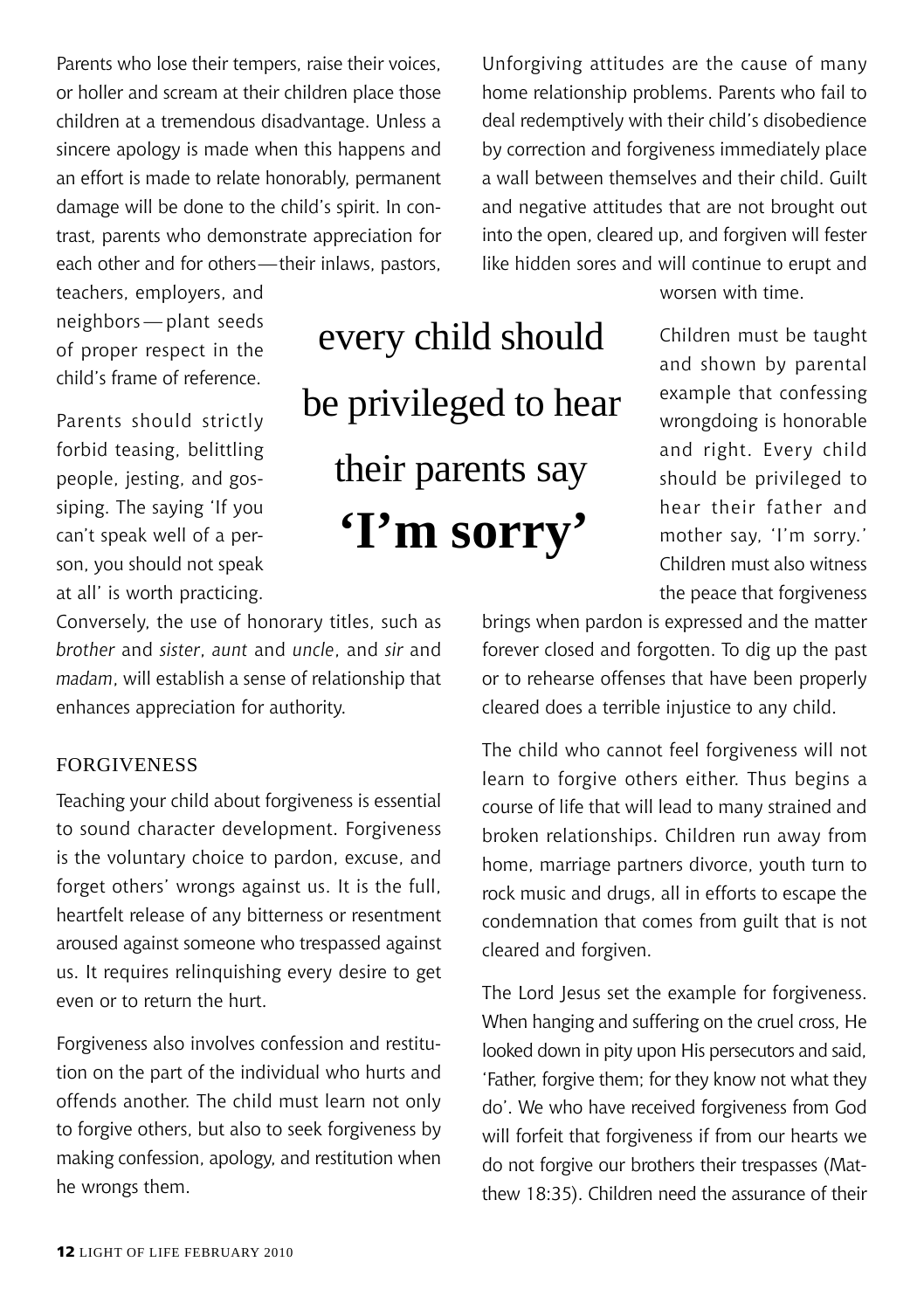parents' forgiveness. They also need the example of parents who refuse to hold any accounts against another even if they have been hurt or offended by that person's thoughtlessness.

#### TRUTHFULNESS

Without being truthful, a person will never be able to seek forgiveness from God and others or to enjoy the forgiveness that depends on truthfully acknowledging the need to be forgiven. Without truthfulness, a person is doomed to having their word questioned and scrutinized — or simply ignored—even when they are telling the truth.

To escape the tragedy of living a life of deception later, a child must learn to be truthful early in life. Truthfulness is a way of earning future trust by accurately reporting facts and events. A child needs to learn to gain the approval of others without misrepresenting the facts. For children to be truthful, they must be taught to face the consequences of mistakes. Lying to avoid punishment will lead to other distortions of character and moral ruin.

The child must learn that 'truthfulness must start with me'. Unless children can be completely honest with themselves, they will never be able to accept themself as they are. Without truthfulness, they will never be able to seek help to strengthen the weak areas in their life, because they will not be able to face their needs honestly.

Being completely honest with oneself is a most difficult step. But it must be taken and then followed by a determination to be totally and completely honest with God and others. Unless he is truthful, the child will grow up making excuses for himself, covering up, and exaggerating. He will isolate himself from others by a wall of falsehoods and distortions that he erects to hide behind. He will live with the constant fear that the lies he told to avoid the consequences of mistakes and failures will be exposed.

Teach the child early that "lying lips are abomination to the LORD: but they that deal truly are his delight" (Proverbs 12:22). Make your own life an example of truthfulness. Tell the truth when you are questioned about possible errors you may be guilty of, such as missing prayer meeting because something else seemed more important at the time. Be honest with your child and apologize when you misjudge or falsely accuse him.

Reduce punishments for offenses when the child tells the truth immediately after being caught in wrongdoing. Let your child know that an honest confession is always more honorable than lying in order to escape consequences. Praise truthfulness.

Above all, start early to teach what the Bible says about truthfulness and the evils of lying. Read stories about characters who were honest and refused to lie even when doing so seemed costly. Help your child to realize what the end of all liars will be (Revelation 21:7,8), in contrast to the reward of those who are truthful.

Parental example in all the character traits mentioned is immeasurably important and valuable. Their actions often mirror our own character. The more we express the divine nature of our Lord Jesus, the greater will the advantage be to our children.

In this perilous and permissive age, let us as parents rise up and shoulder the responsibility and the privilege that are ours, so that the generation that follows us may be able to say, 'Thank You, Lord, for parents who loved me, cared for me, and brought me up in the nurture and admonition of the Lord.'

> *Reprinted by permission, Light of Life. (Rod and Staff Publishers, Volume 30, No. 1)*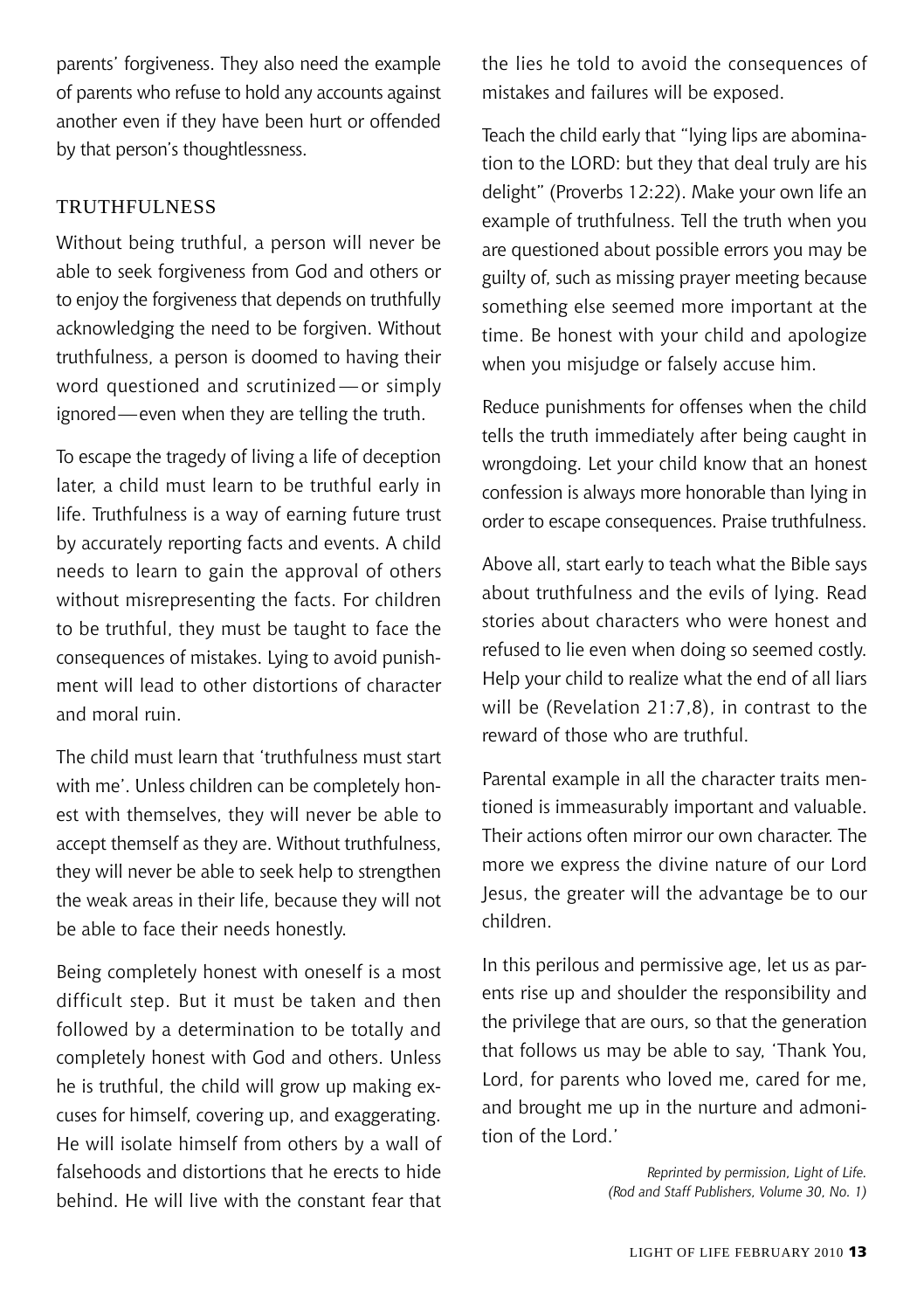# **LEM Phonics Teacher's Resource Kit designed for schools**

The LEM Phonics Teacher's Resource Kit has now been upgraded with new materials covering the Word List. We will continue adding to the kit regularly and advise when new materials are uploaded to your kit.

The TRK is only available on its own website with an access address and password exclusively dedicated to your school. Resources are easily printed from PDF files and duplicated for your class.

When you purchase access to the TRK your school will be issued with a certificate containing your access address and password. Your initial user fee of **\$149** allows you to use the TRK until 31 December 2010, when you will have the option to renew your subscription and continue access and updates. When you renew at a cost of **\$99** you will receive a new access certificate and password. The old password will expire after 31 December and will no longer access the resources.

Initial purchasers who purchase the TRK after 1 August each year will have access until the following year's end.

23167 Teacher's Resource Kit Initial **\$149.00**

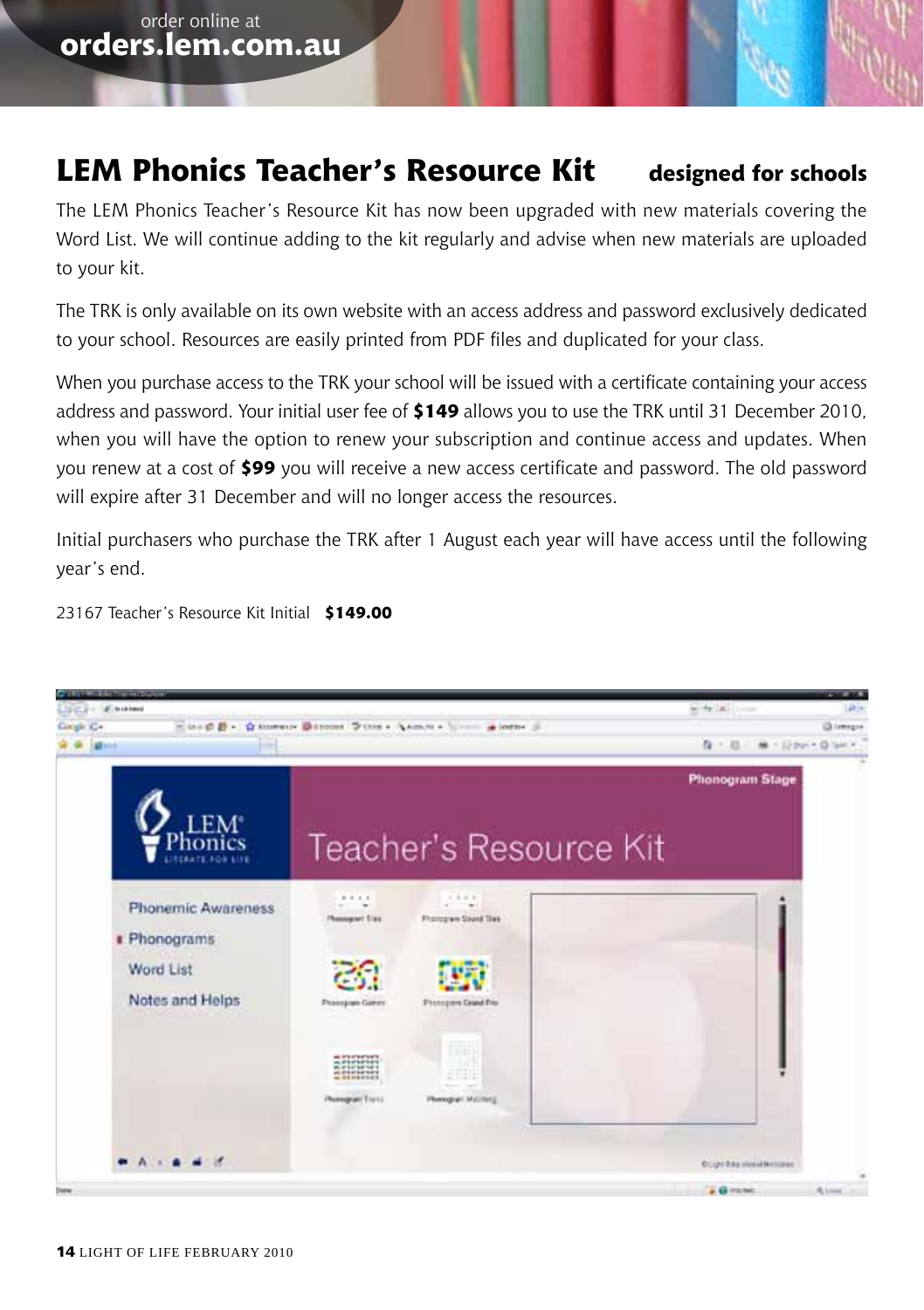# New **Arrivals**

# **Cursive Practice Book**

A write-in penmanship booklet which can be used in conjunction with the LEM Phonics programme, or as a stand-alone resource. The book demonstrates how to convert print to cursive and then provides many pages of practice. Lots of little pieces of information about writing adds extra value to the book.



23058 Cursive Practice Book **\$13.95**

# **A Beka New Editions**







#### Spelling Vocabulary & Poetry 4: 5th edition

34 selected word lists and 6 poems for memorization; small format.

| 32416 Student text    | \$13.15 |
|-----------------------|---------|
| 32494 Teacher Edition | \$46.40 |
| 32496 Test Book       | \$9.30  |
| 32497 Test Key        | \$16.60 |

#### ARITHMETIC  $5$ <sup> $\cdot$ </sup> FOURTH EDITION

Covers whole numbers, fractions, decimals, measurement, algebraic equations and basic geometry. Homework problems assigned three days a week.

| 32817 Student text               | \$25.20 |
|----------------------------------|---------|
| 32818 Teacher Edition            | \$77.90 |
| 32819 Test and Speed Drills book | \$10.55 |
| 32820 Test and Speed Drills Key  | \$16.60 |

#### Grade 7 Basic Mathematics: fourth edition

Gives a strong review of all arithmetic concepts and skills. Emphasis is on mastering and applying percents, along with practical topics such as banking, adjusting recipes, and reading an electric meter.

Helpful features include Problem Solving, Strategies, charts, glossary, and index.

| 32831 Student Text                   | \$40.10 |
|--------------------------------------|---------|
| 32832 Teacher Edition                | \$61.90 |
| 32835 Curriculum Guide & Soluton Key | \$52.70 |
| 32833 Test and Ouiz Book             | \$12.05 |
| 32834 Test and Ouiz Key              | \$17.20 |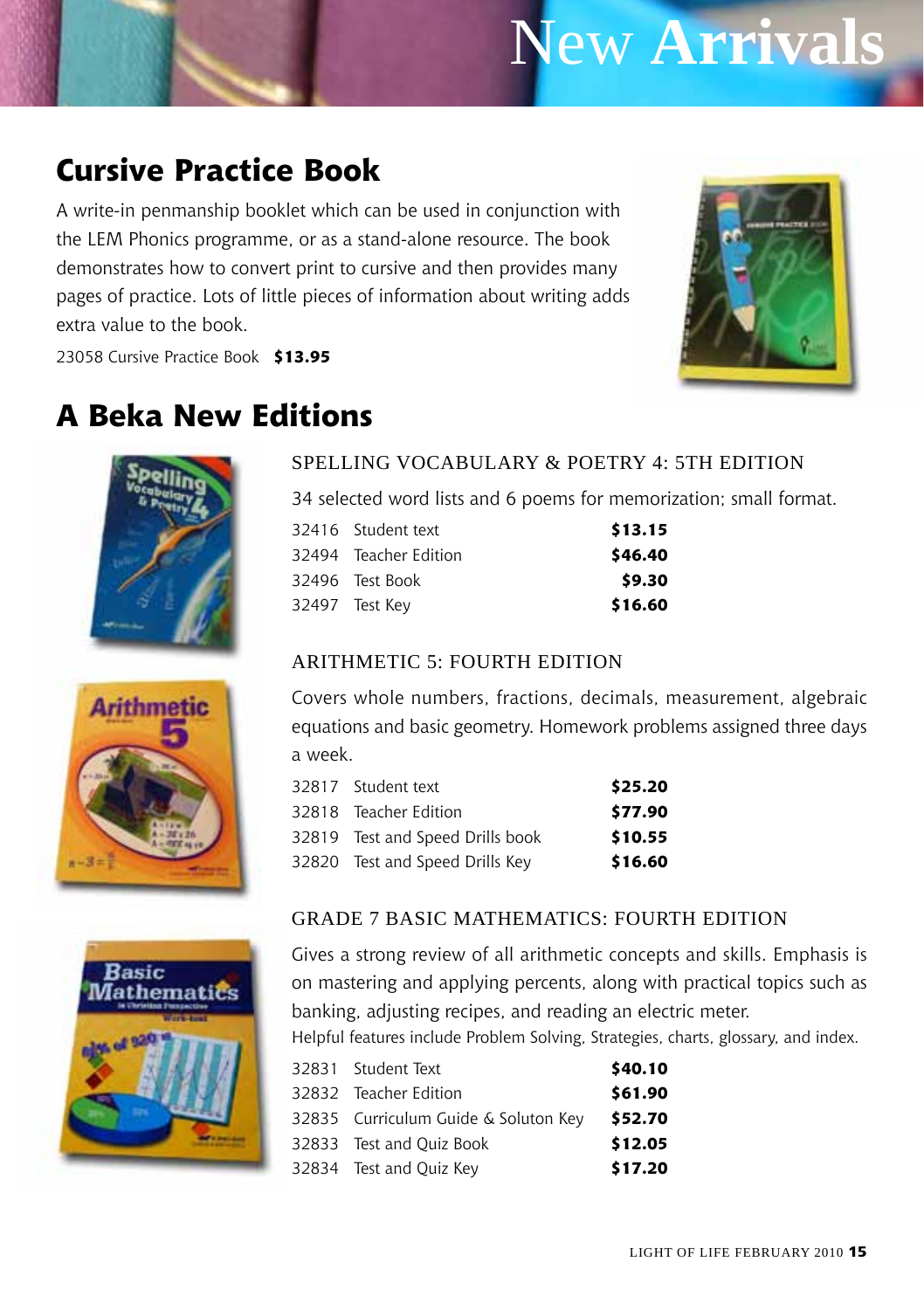# **Bob Jones University Press**

### Grade 3 Mathematics (third edition)

An interactive, inductive approach using manipulatives to present place value, multiplication and division plus common fractions, decimal fractions, graphs and other concepts.

| 35330 | Student Worktext             | \$23.35 |
|-------|------------------------------|---------|
| 35331 | Teacher Edition              | \$72.20 |
| 35332 | Student Manipulatives Packet | \$17.85 |
| 35336 | Tests                        | \$18.55 |
| 35335 | Test Key                     | \$11.90 |



# **For the Serious Reader**

#### THE CATHEDRAL BUILDER

Jeffrey Ventrella explores our culture with a sober and thorough analysis of the important issues facing Christians today. An inspirational book for Christian world view students. Ventrella is the keynote speaker at this year's Daniel 2:44 conference. Soft cover, 389 pages.

63014 The Cathedral Builder **\$27.45**

### **Revolution via Education**

Samuel Blumenfeld shows how the West has been in the throes of a socialist revolution since the turn of last century. He examines the men, methods and means of the socialist project to transform the West. Soft cover, 178 pages.

41076 Revolution via Education **\$27.50**



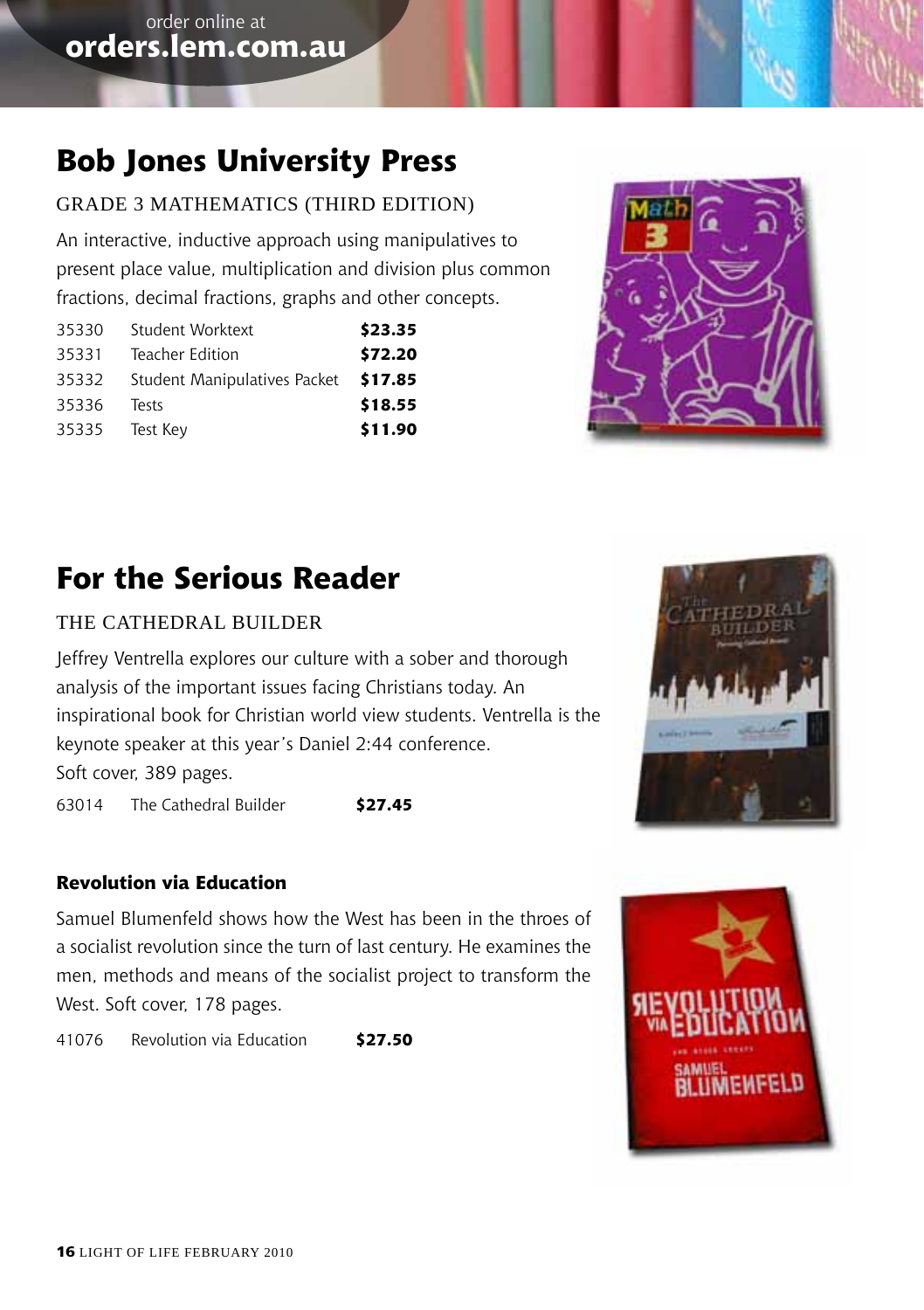# New **Arrivals**



#### The Return of the Village Atheist

Joel McDurmon tackles the growing body of atheistic literature aimed at the man in the street. He tackles popular atheism in a popular, but cogent way. Soft cover, 128 pages.

63015 The Return of the Village Atheist **\$15.05**

### The Fabrication of Aboriginal History Volume 3: The Stolen Generations

Christians interested in the plight of Aboriginal people at the hands of the Aboriginal Industry will find Windschuttle's detailed response most enlightening. Hard cover, 650 pages.



45035 The Fabrication of Aboriginal History Vol 3 **\$59.95**



### In His Service

Another recent release of Rushdoony's which elucidates the Christian's call to charity and its implications for godly dominion. Hard cover, 220 pages.

61011In His Service **\$31.60**

#### MATTHEW 24 FULFILLED

John Bray's book has recently become available to us again. Bray examines the issues related to the popular endtimes hysteria and counters with a view consistent with scripture. Soft cover, 348 pages.

51166 Matthew 24 Fulfilled **\$27.45**

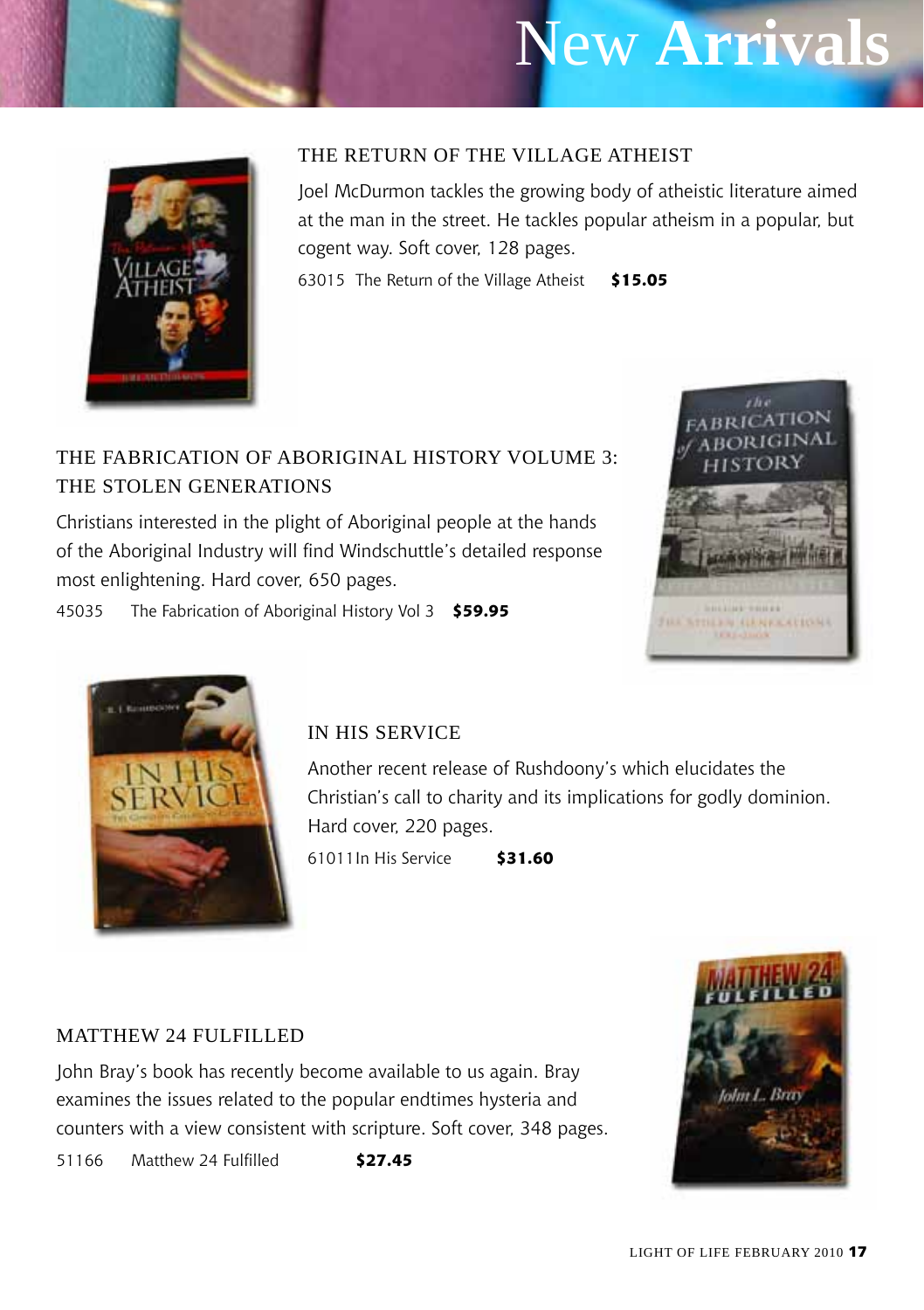# **w Arrivals**

# **General Reading**



#### CATHY

New from Elva Schroeder is the story of Cathy Gray, who arrived in the Eastern Highlands of Papua New Guinea as an idealistic young missionary. Based on the author's own experience as a missionary with her husband. Quite a lovely story to open young people's hearts to the mission field. 278 pages, soft cover.

14028 Cathy **\$15.95**

### Australian Women of Courage

Evelyn Garrard, founder of LEM Phonics, has had her story included in Robyn Hipkiss's new book *Australian Women of Courage*. The book features five Australian women who courageously pushed through personal barriers to conquer new horizons.

In her story Evelyn reveals many details about her life before LEM Phonics—her struggles with inadequacy and trials in her relationships—and shows how unshakeable faith in God is the greatest asset anyone can possess.

The stories of Hildegarde Mendoza, Kay Brien, Tamra Wilson and Kerrie Levinson tell of four other women who saw God turn obstacles such as anorexia, ill health, separation and blindness into triumphant and fruitful lives.



The stories in *Australian Women of Courage* will inspire and challenge you to trust God despite circumstance. Soft cover, 300 pages, with photos.

41026 Australian Women of Courage **\$22.95**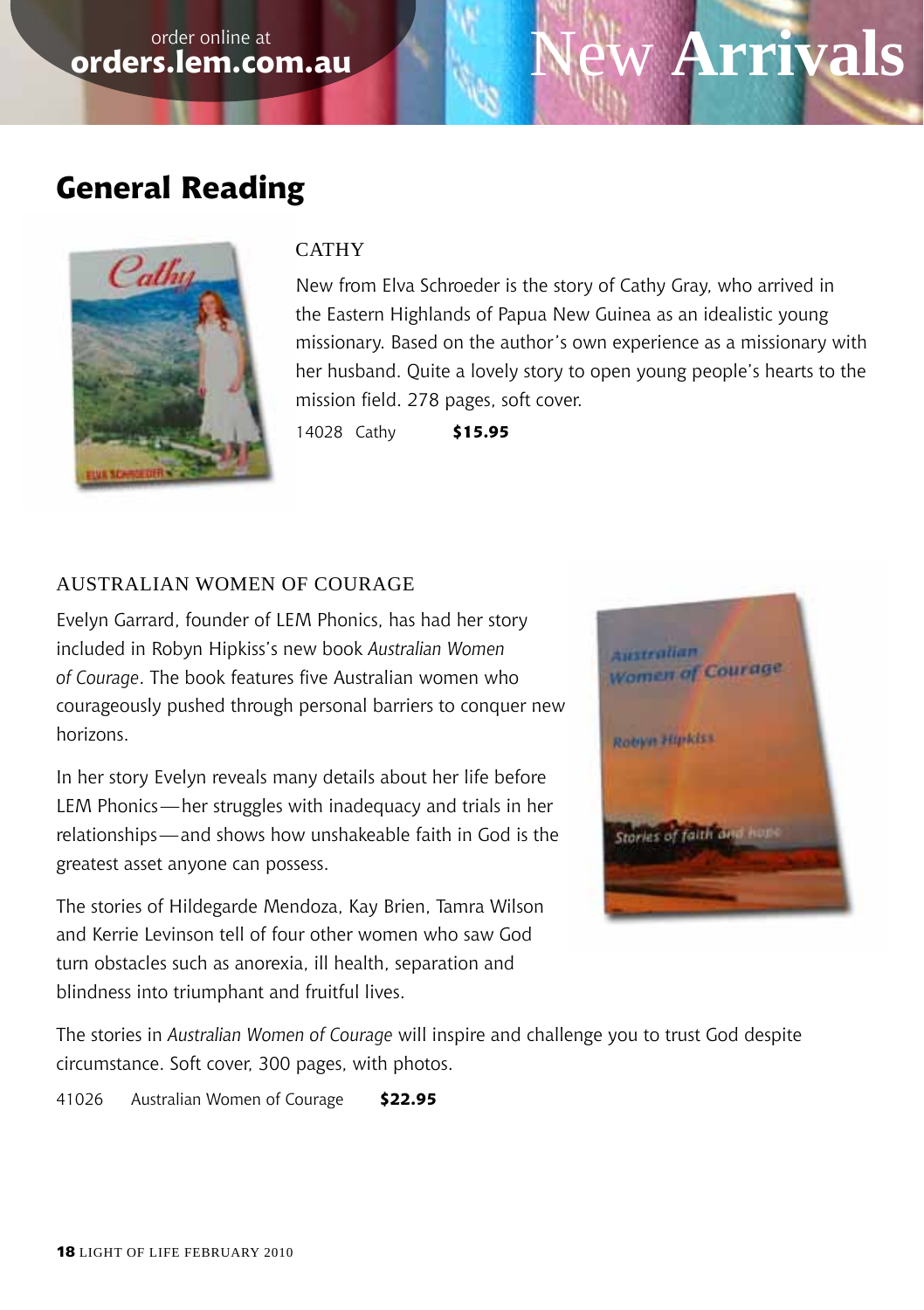# LEM Phonics **Corn**

**Evelyn garrard**

It feels like the new year is moving along very quickly already. I hope you have all enjoyed the holidays and are now slipping back easily into the school year again.

It appears that I will be travelling a good deal this year. My first trip has been to Papua New Guinea with LEM Phonics registered instructor Lindy Bonham. We worked with teachers from the Baptist Mission schools in the beautiful Western Highlands in Mt Hagen, where it rains every night and the sun shines by day.

In the first week we introduced the first module of the ESL Introductory Course to a group of nine students coming from different Baptist schools from the districts around Mt Hagen. The course concentrates mainly on learning the phonograms and their properties and the methodology of teaching them, as well as the philosophy which undergirds the LEM Phonics programme. There greatest challenge is to get the sounds correct.

In the second week we worked with a group of twenty teachers who had completed module one and were ready to begin on the second module (the rules and word list). Passing that second exam earns them the full Introductory Course certificate.



The module two students found their course much more challenging, with the majority feeling a sense of 'overload' by the end of it. Most of them passed the test, but I encouraged them all, whether they passed or not, to continue to work gradually through the word list to help them grasp the rules more clearly.

All of the teachers were so excited about the training. They are aware that they are pioneers in a new field of teaching English and are eager to get started. I was really amazed at their level of response and questioning—even though the concepts were very new to them and we had to have a lot of practice at getting the sounds right.

I would love to go out and visit their schools if I am able to go again. The classes are large (over forty children sometimes) but through the good work of the Baptist Mission and an organisation which has helped to fund the training of the teachers, the students will be able to use the LEM Phonics workbooks for the early stages, as well as their slates!

Already there are a few places in PNG where LEM Phonics is being used, and the results have impressed the school inspectors. A concise database of test results is being kept at the headquarters in Mt Hagen so that the improvement can be tangibly measured.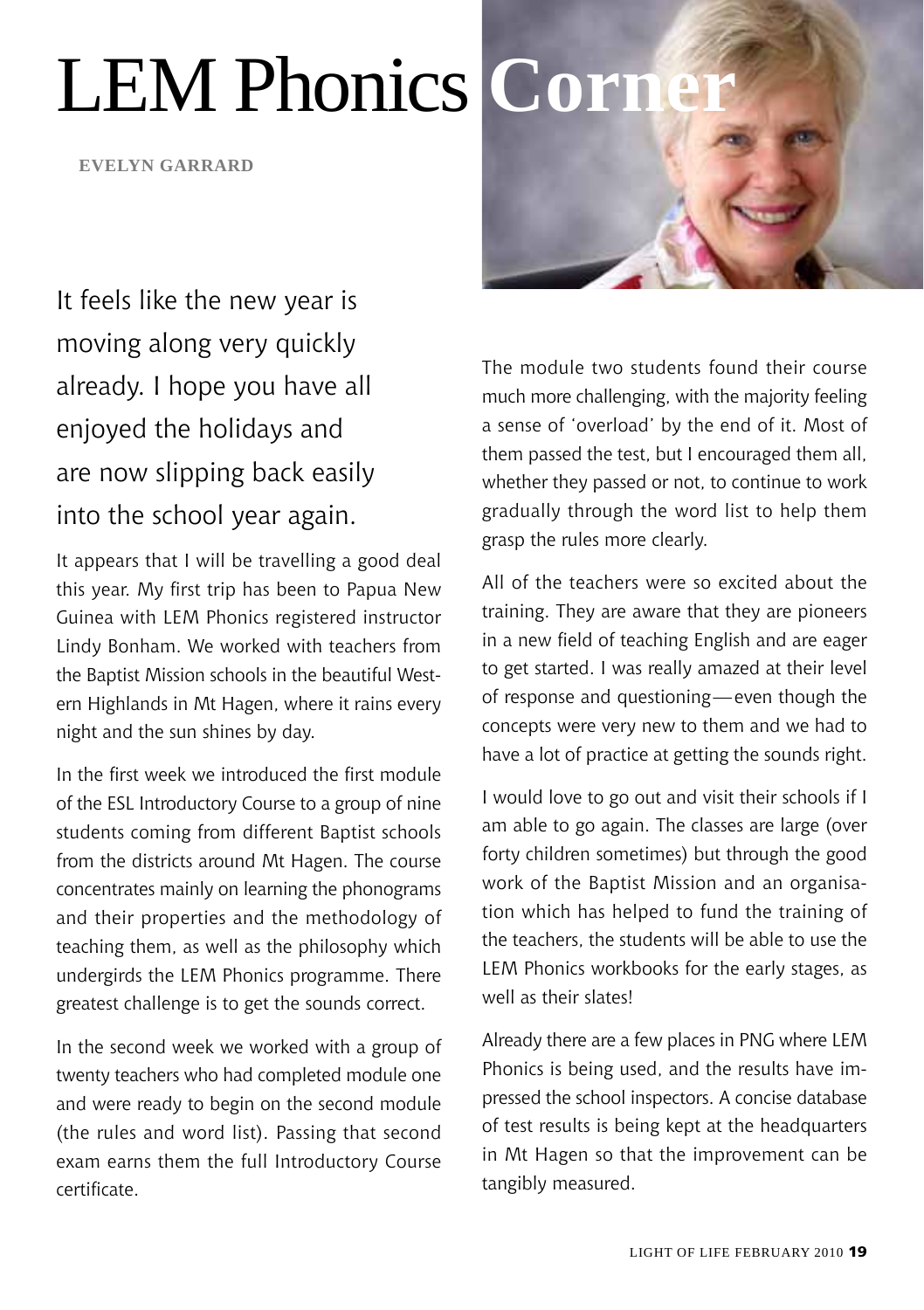Some women from the Baptist church in Hagen prepared food all day long for the conferees and trainers: huge bowls full of kau kau (sweet potato), mixed vegetables and chicken (brought in live from the market in the morning, and cooked on the plate by lunchtime!). Then there was luscious paw-paw, pineapple and banana! Everyone except Lindy and I ate a massive plate full of food which included half a chicken each—you can imagine that in the afternoon period the students were feeling a bit sleepy!

Each course ended with a graduation ceremony, where students were presented with their results and the applicable certificates, handed to them by people who worked in education in various capacities or with other connected organisations. The speeches generally reflected the great respect given to the Baptist Mission for its leading work in education, as well as much positive interest in the potential of LEM Phonics.

Previously the PNG government had banned the teaching of English in schools because it was felt that every child had the right to learn to read and write in their mother tongue before learning English. Teachers and parents, however, have been in disagreement with this policy. They realize that over 700 different mother-tongues in one small nation poses a definite problem to national and international communication.

I worked with the Lutheran Mission in PNG over 40 years ago in a place called Banz, only about an hours drive away from Mt Hagen in the beautiful Whagi Valley. I was privileged to take a trip back there. The mission is now run by nationals and the buildings were still standing as they used to be, albeit somewhat deteriorated.

I remembered a dream I once had, long ago, after leaving that area. I was in the Whagi valley cutting

unkempt grass with a sarif, the kind of scythe they use in PNG. Suddenly I heard these words: 'You will be cutting through virgin territory!'

Could this have been God speaking to me so long ago about a new work later being done in this area—LEM Phonics?

Let us pray for these, God's people, who have already moved ahead from the primitive life they led when I was there in the 1960s, but are now forging ahead to take their place in an international society. Perhaps LEM Phonics has a salient part to play.

My next trip is to India, for five weeks. By the time you receive this I will be there. When last in India, things didn't turn out well, but I am confident in God that it will be better this time. The Presbyterian Church will be organizing the conferences with the help of an Australian, Pastor Richard Wilson, who spends part of his time in India each year as the Pastoral Coordinator of the Indian Reformed Fellowship in Australia.

For some of the time we will be high up in the mountains of Sikkim, near the Tibetan border, and the biggest problem there could be the cold temperatures! I have been told to bring a down sleeping bag.

These five weeks could be our opportunity to establish an LEM Phonics base in India. We would appreciate your prayers that God would bless this venture.

May God bless your efforts in the coming year as you seek to implement God's way in nurturing and training your children.

Cochri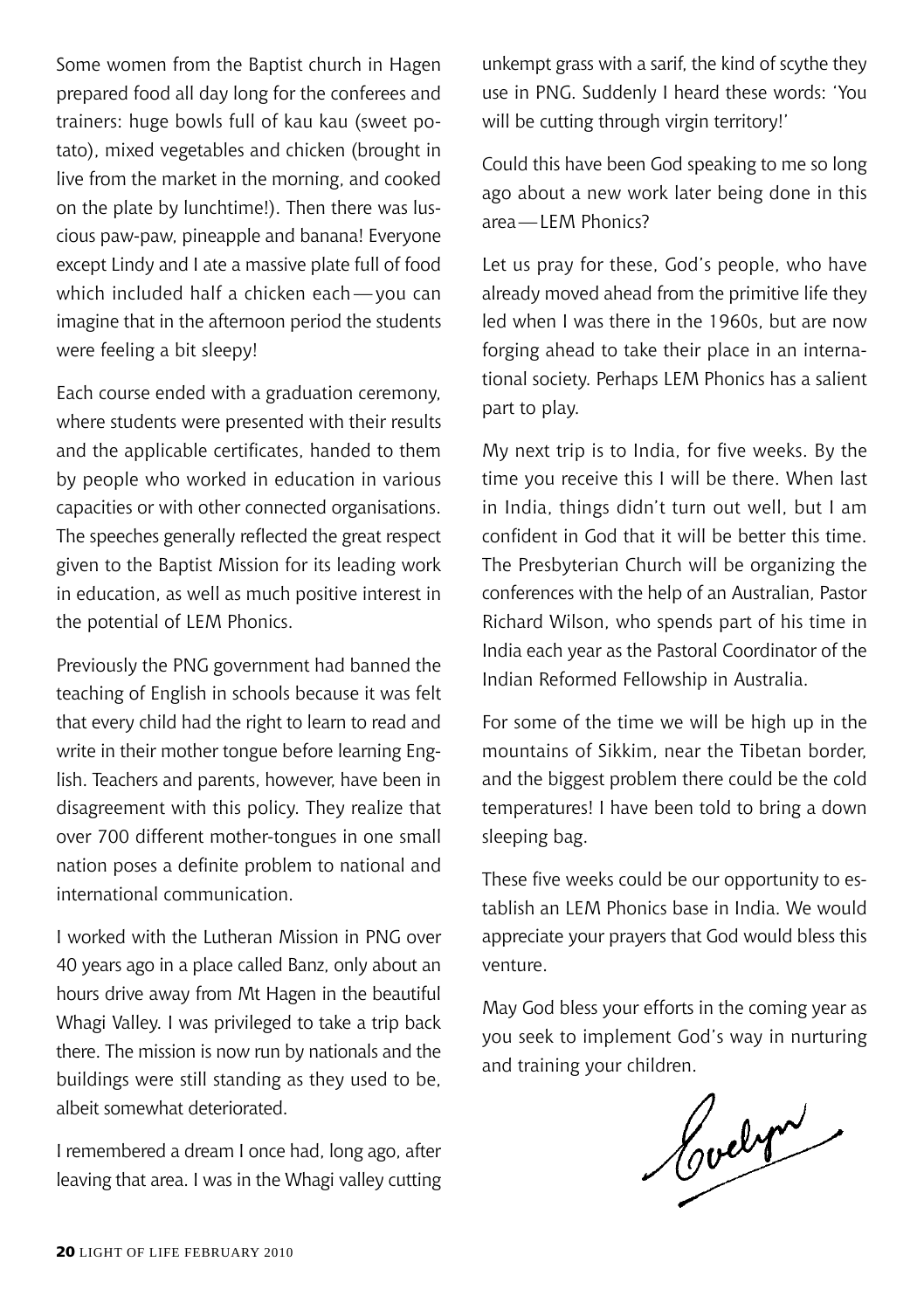# **ELEOTIN.** Rejected by the TGA

# Light Educational Ministries has been making the Eleotin range of products available for some time now.

Recently, in their wisdom, the Therapeutic Goods Authority have decided the Eleotin products need to be registered as a therapeutic good although they are herbal and basically a food supplement.

It seems that originally the TGA declined to register or recognise the products on the basis they were a food supplement—they were not drugs.

For some reason there appears to have been a change of heart and the TGA have now insisted the products be registered. The Canadian company that manufactures Eleotin have not wished to fund such an expensive exercise and we have been advised that Eleotin products can no longer be marketed in Australia.

We are very disappointed as many people have been helped—some quite dramatically—in overcoming their diabetes.

We apologise to all our customers for this inconvenience, but our authorities believe they have a responsibility to protect us! Eleotin products are still available from overseas sources through the internet.

We thank all our customers for their patronage and trust you are able to find another source for this excellent product.